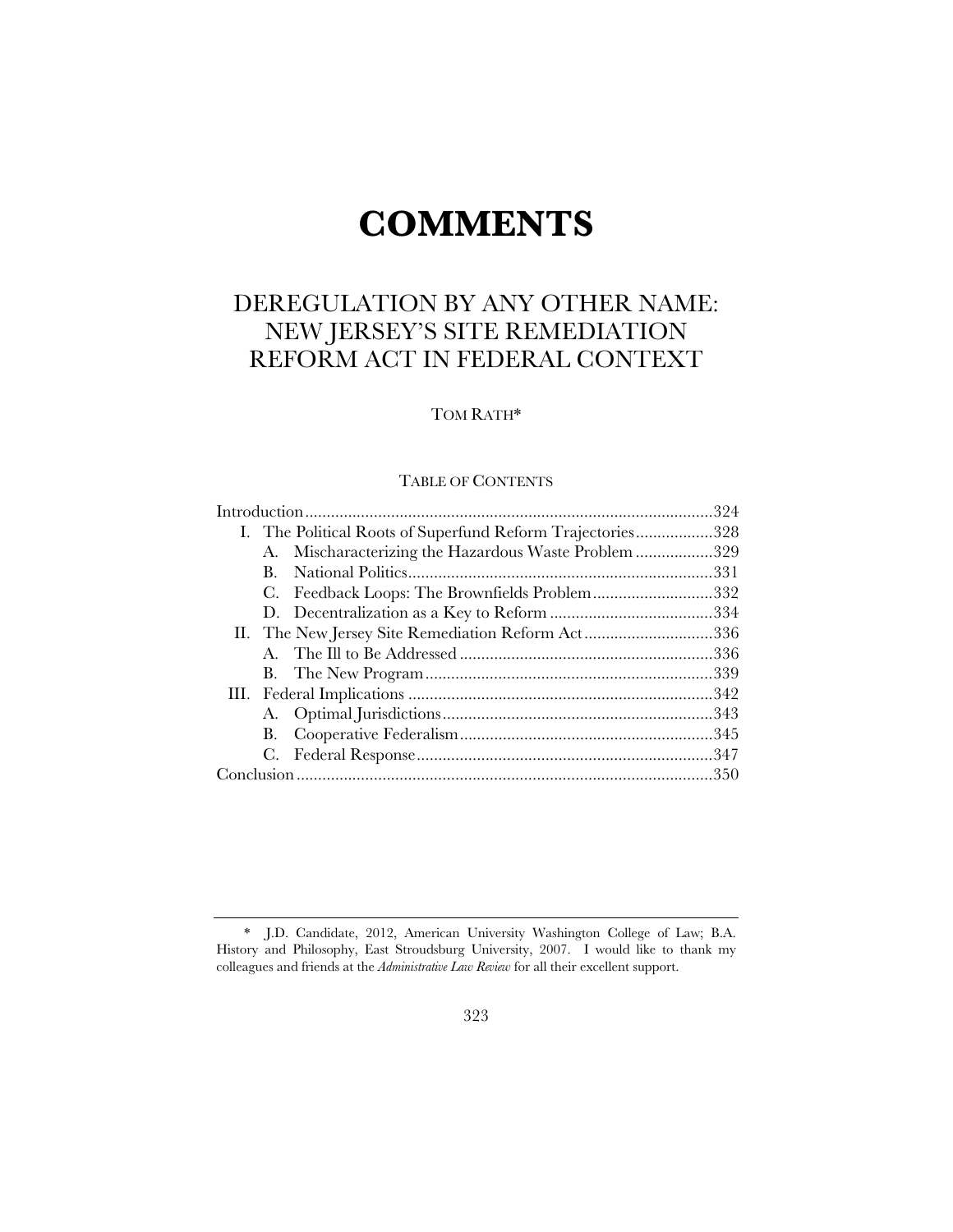Forced through a lame-duck Congress in 1980, the Comprehensive Environmental Response, Compensation, and Liability Act (CERCLA or Superfund)<sup>1</sup> was a bold,<sup>2</sup> but flawed,<sup>3</sup> legislative initiative. Superfund never attained the success of previous federal environmental programs, and a dramatic shift in political context played a lead role in that shortcoming.4 Throughout the 1980s, critics began to accuse federal environmental regulation of impeding economic growth while delivering only marginal results.5 When subsequent thinking coalesced around "streamlining" the Superfund program, one idea predominated: devolving enforcement duties to the states.<sup>6</sup> This process is now quite advanced<sup>7</sup> and enjoys some current

3. For example, the Comprehensive Environmental Response and Liability Act (CERCLA or Superfund) was hopelessly vague on the central point of what standard of liability courts should apply. *See* 42 U.S.C. § 9607(a) (providing that responsible parties shall be liable, but failing to define whether such liability is strictly imposed or conditioned on some other standard). Litigation on this point contributed to excessive delay and cost of initial enforcement efforts. *See also Developments*, *supra* note 2, at 1511–43 (discussing judicial construction of CERCLA liability sections).

4*. See* Editorial, *Not So Super Superfund*, N.Y. TIMES, Feb. 7, 1994, at A16 ("Apart from throwing some cleanup money at a few favored Congressmen, the Gorsuch-Lavelle team let one industry after another off the hook."). *See generally* WILLIAM GREIDER, WHO WILL TELL THE PEOPLE: THE BETRAYAL OF AMERICAN DEMOCRACY 42, 110 (1992) (describing lobbying efforts of the Superfund Coalition, which counted among its members former EPA directors and a host of major polluters).

5*. See generally* MARC K. LANDY ET AL., THE ENVIRONMENTAL PROTECTION AGENCY: ASKING THE WRONG QUESTIONS (1990) (criticizing environmental law broadly for failing to impose enforceable standards and achieve cost-beneficial results).

6*. See* U.S. GOV'T ACCOUNTABILITY OFFICE, GAO/RCED-97-77, SUPERFUND: STRONGER EPA–STATE RELATIONSHIP CAN IMPROVE CLEANUPS AND REDUCE COSTS 2 (1997) ("A growing consensus has emerged . . . that the states should take on more responsibility for leading the cleanup of the program's highest-priority sites . . . ."). Some commentators use the "streamlining" argument to go further, even suggesting devolution from states to local municipal bodies. *See, e.g.*, Matthew D. Fortney, Comment, *Devolving Control over Mildly Contaminated Property: The Local Cleanup Program*, 100 NW. U. L. REV. 1863, 1875–76 (2006) (arguing that state programs are too distant and inefficient to account for the smallest sites). And of course, still more radical voices have recommended that government retire from site remediation altogether. *E.g.*, JAMES V. DELONG, CATO INST. POLICY ANALYSIS NO. 247, PRIVATIZING SUPERFUND: HOW TO CLEAN UP HAZARDOUS WASTE (Dec. 18, 1995), *available at* http://www.cato.org/pubs/pas/pa247.pdf.

7*. See generally* Richard L. Revesz, *Federalism and Environmental Regulation: A Public Choice Analysis*, 115 HARV. L. REV. 553, 597–98 (2001) (noting that by 1997, 5552 sites had been

<sup>1. 42</sup> U.S.C. §§ 9601–9675 (2006).

<sup>2</sup>*. See Developments in the Law—Toxic Waste Litigation*, 99 HARV. L. REV. 1458, 1465–66 (1986) [hereinafter *Developments*] ("The courts have enhanced the statute's radicalism in subsequent interpretation, finding in its language and legislative history a congressional intent to adopt unusually broad and highly controversial standards of liability.").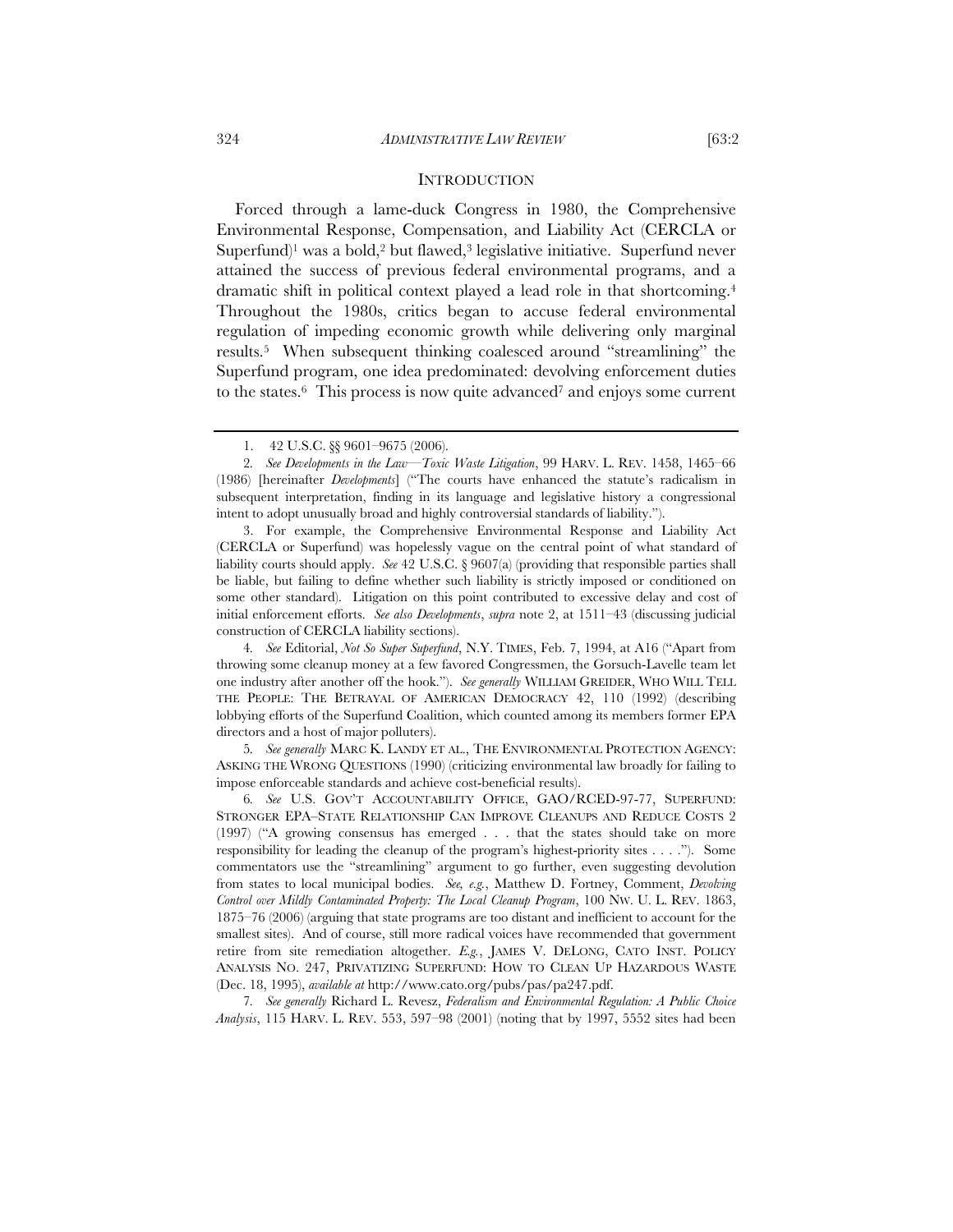academic support.8 Yet the same administrative problems, including administrative intransigence<sup>9</sup> and political horse-trading,<sup>10</sup> plague state governments as well. If politics has hindered Superfund administration,<sup>11</sup> some state agencies face similar challenges. This Comment explores that possibility and asks what the federal Environmental Protection Agency (EPA) can do about it.

No state represents the progress of this regulatory evolution quite like New Jersey. Highly developed, densely populated, and heavily industrialized, New Jersey was—and remains—one of the most contaminated states in the nation.12 Its legislature enacted the first hazardous waste remediation program in the nation in 1976, preceding even the federal government.13 In the first five years of the federal program, a remarkable number—one quarter—of Superfund sites were in New Jersey.<sup>14</sup> Thus, the state represents the most advanced test of the wisdom of decentralized regimes.15

9*. See* Revesz, *supra* note 7, at 584 (cautioning that the state laws are sometimes merely symbolic and should not necessarily be taken to indicate robust enforcement).

10*. See, e.g.*, Robert R. Kuehn, *The Limits of Devolving Enforcement of Federal Environmental Laws*, 70 TUL. L. REV. 2373, 2377 (1996) ("Today, states are engaged in what one governor called 'cannibalism' in their competition to attract new businesses, wooing them with tax breaks and other taxpayer-financed economic incentives.").

11*. Compare* United States v. Reilly Tar & Chem. Corp., 546 F. Supp. 1100, 1112 (D. Minn. 1982) ("Congress intended that the federal government be immediately given the tools necessary for a prompt and effective response to problems of national magnitude resulting from hazardous waste disposal."), *with* H.R. REP. NO. 99-253, pt. 1, at 55 (1985), *reprinted in* 1986 U.S.C.C.A.N. 2835, 2837 (declaring that the EPA was doomed to fail in administration of CERCLA because Congress allocated insufficient resources). Only politics can explain the chasm between these accounts of congressional intent.

12*. See generally* N.J. Exec. Order No. 140, 41 N.J. Reg. 2163(a) (May 7, 2009), *available at* http://www.state.nj.us/infobank/circular/eojsc140.htm (linking New Jersey's long history of economic prosperity with the problem of hazardous waste contamination).

13*. See* Adler, *supra* note 8, at 746 (arguing that although New Jersey was one of the first states to take the problem seriously, the states are generally more capable today).

14. OFFICE OF INSPECTOR GEN., U.S. ENVTL. PROT. AGENCY, REPORT NO. 08-P-0169, IMPROVED CONTROLS WOULD REDUCE SUPERFUND BACKLOGS 2 (2008), http://www.epa.gov/oig/reports/2008/20080602-08-P-0169.pdf [hereinafter OIG REPORT].

15. A few academics have come to the same conclusion. *See, e.g.*, Joel B. Eisen, *Brownfields at 20: A Critical Reevaluation*, 34 FORDHAM URB. L.J. 721, 723–24 (2007)

remediated under state enforcement, while only 200 had been completed by the Environmental Protection Agency (EPA)); Heidi Gorovitz Robertson, *Legislative Innovation in State Brownfields Redevelopment Programs*, 16 J. ENVTL. L. & LITIG. 1 (2001) (surveying state initiatives).

<sup>8</sup>*. See* Jonathan H. Adler, *Reforming our Wasteful Hazardous Waste Policy*, 17 N.Y.U. ENVTL. L.J. 724, 724–25 (2009) (advocating a decentralized regime for regulating hazardous waste management).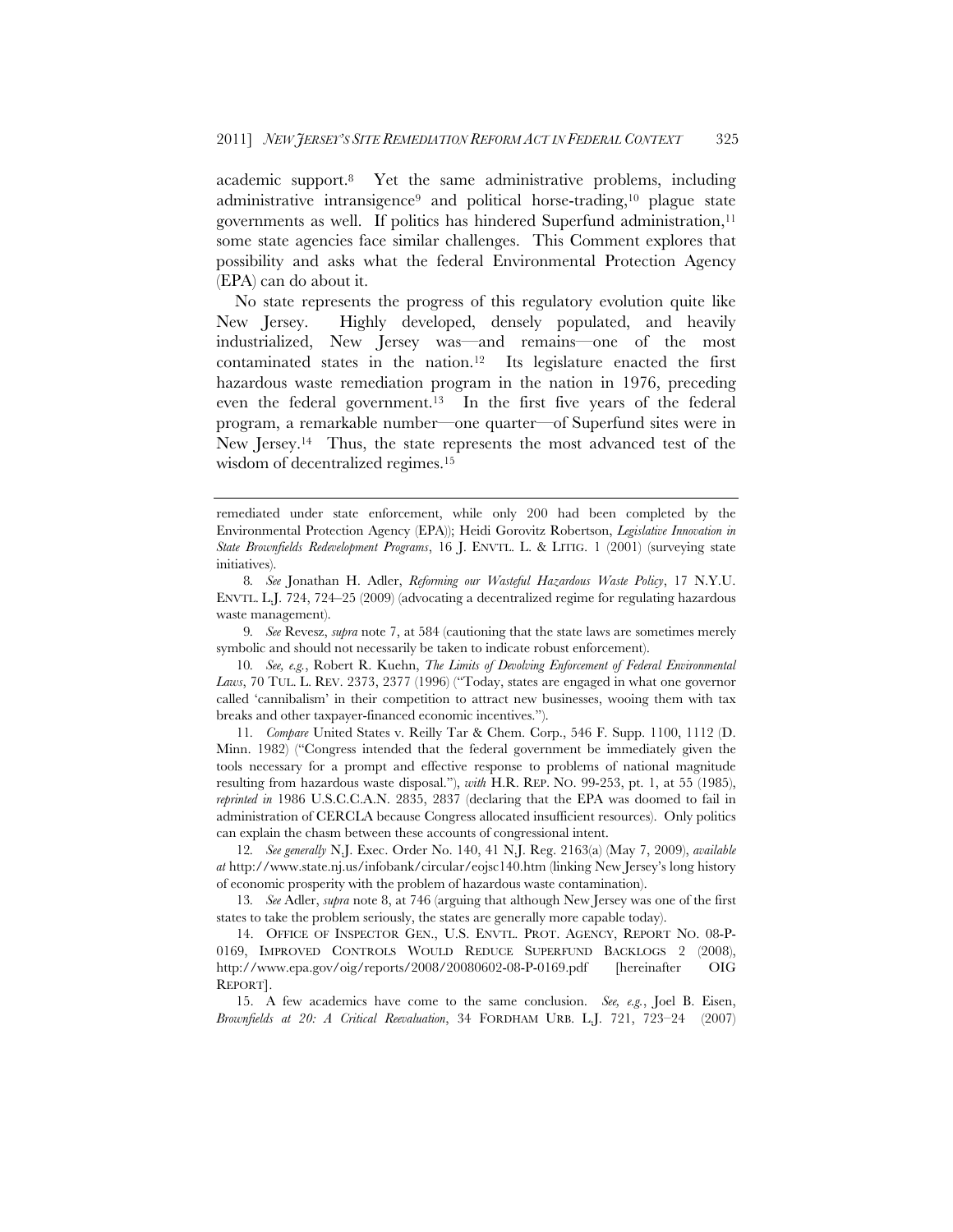But New Jersey's site remediation regime has been troubled by many of the same problems as those of the federal government. By the late 2000s, a backlog of more than 19,000 contaminated sites had accumulated under the jurisdiction of the New Jersey Department of Environmental Protection (NJDEP).16 The press exposed numerous scandals that suggested that the Department had lost track of its own priorities and had failed to enforce its own orders.17 The state legislature responded in 2009 by enacting a reform18 that paralleled the federal strategy of years past: it shifted the burden of enforcement to private contractors.19

New Jersey's current experiment with privatization punctuates a long evolution of environmental policy under pressure to take economics into account.20 Today, the state with the oldest site remediation program has one of the nation's most permissive.21 Given New Jersey's recent history, the obvious question is whether the program goes too far. While New Jersey is free to pursue the policies it chooses,<sup>22</sup> its privatization plan risks tension with the EPA, especially if state standards slip below federal minimums.23 On the other hand, this tension may be an inescapable attribute of the current distribution of Superfund authority. As New Jersey's path to privatization makes clear, shifting authority to the states has fundamentally altered administrative priorities.24 Once development

17*. See infra* Part III.A.

18. Site Remediation Reform Act (SRRA), N.J. STAT. ANN. § 58:10C**–**1 (West Supp. 2010).

19. The SRRA provides for the licensing of Site Remediation Professionals, § 58:10C-7, and mandates that the responsible party hire such a professional to conduct remedial actions,  $\S 58:10B-1.3(a)$  to (b). Direct agency enforcement is generally limited to auditing ten percent of outcomes. § 58-10C-24.

20*. See generally* Joel B. Eisen, "*Brownfields of Dreams*"*?: Challenges and Limits of Voluntary Cleanup Programs and Incentives*, 1996 U. ILL. L. REV. 883 (1996) (surveying state laws).

22. New State Ice Co. v. Liebmann, 285 U.S. 262, 311 (1932) (Brandeis, J., dissenting).

23*. See* 42 U.S.C. § 9604(c)(3) (2006) (requiring assurances from the states before EPA enforcement is deferred).

24*. Cf.* Mark K. Dowd, *New Jersey's Reform of Contaminated Site Remediation*, 18 SETON

<sup>(</sup>highlighting the large number of cases New Jersey's program has processed); Lynn Singband, *Brownfield Redevelopment Legislation: Too Little, but Never Too Late*, 14 FORDHAM ENVTL. L. J. 313, 314–15 (2003) (noting that New Jersey was one of the first states to pass Brownfields legislation).

<sup>16</sup>*. See* N.J. Exec. Order No. 140, 41 N.J. Reg. 2163(a) (emphasizing that a new, more efficient program was necessary to maintain industry and prosperity).

<sup>21.</sup> Although the licensing of professionals for site remediation is not uncommon, few states have so thoroughly privatized the program. *Compare* CONN. GEN. STAT. ANN. § 22a-133y (West 2010) (permitting licensed professionals to conduct remediation in industrial-use properties, subject to agency oversight), *with* N.J. STAT. ANN. § 58:10C–27 (West Supp. 2010) (describing limited conditions under which the New Jersey Department of Environmental Protection (NJDEP) will assume oversight of site remediation).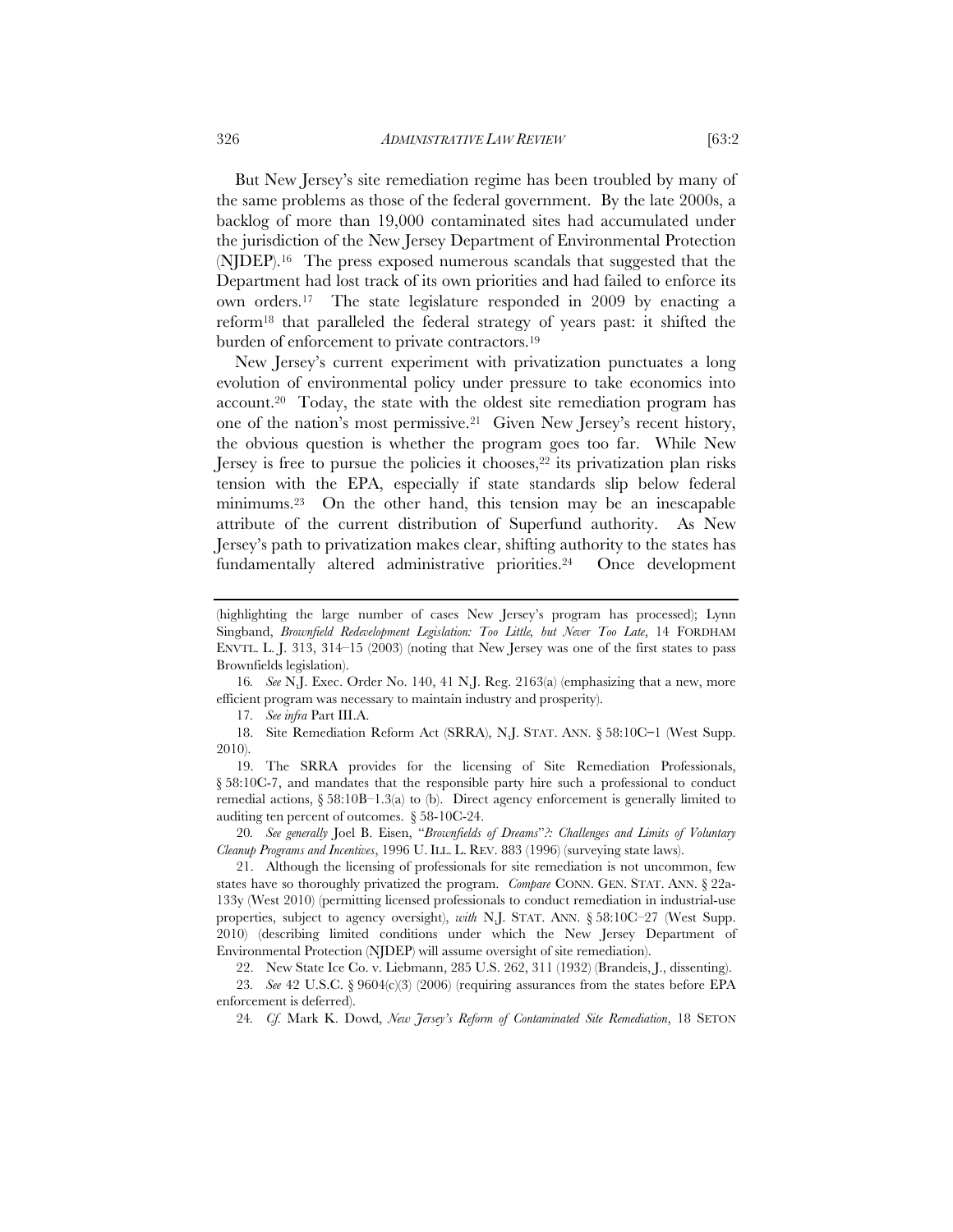became the central rationale for reform of the site cleanup process, "the core, definitional purpose of the regulatory program," as one commentator noted, was "to provide for compliance with the regulations."25 Put simply, if Superfund was designed to distribute liability, state programs like New Jersey's aim to dispense with it as quickly as possible.

As their proponents frequently point out, states have often been more responsive to calls for Superfund reform than the federal government.<sup>26</sup> However, conflicting goals, such as urban redevelopment, "smart growth," and economic competition, give the success of these programs a different significance. Decentralization has predictably led to a patchwork not only in terms of written legislation, $27$  but also in the prospects that standards will be actually reached, even at sites where cleanup is supposedly complete.28 Ironically or by design, this kind of shadow deregulation was precisely the policy the Reagan Administration favored.29 The question this Comment ultimately pursues is what methods remain for a differently motivated EPA to harness state initiative, while reasserting the protective environmental purpose of the law.

The administrative journey from streamlining to privatization suggests it may be time to adjust the EPA's posture with respect to state agencies that administer site cleanup laws. Part II of this Comment begins the discussion with a historical summary of the political forces that have gutted the environmental focus of hazardous site cleanup programs since 1980 and that have constantly pushed for a state-law solution. Next, Part III critiques New Jersey's new law in light of the scandals that brought about the reform in the first place, revealing a categorical failure to respond to a crisis of

HALL LEGIS. J. 207, 209 n.3 (1993) (highlighting a change in terminology accompanying a 1993 reform, and noting the change indicated lower public expectations of state remediation programs).

<sup>25.</sup> Miriam Seifter, Comment, *Rent-a-Regulator: Design and Innovation in Privatized Governmental Decisionmaking*, 33 ECOLOGY L.Q. 1091, 1112 (2006).

<sup>26</sup>*. See infra* Part II. *See generally* Robertson, *supra* note 7 (surveying state legislative innovations).

<sup>27</sup>*. See generally* U.S. ENVTL. PROT. AGENCY, STATE BROWNFIELDS AND VOLUNTARY RESPONSE PROGRAMS: AN UPDATE FROM THE STATES (2009), http://www.epa.gov/ brownfields/state\_tribal/update2009/bf\_states\_report\_2009.pdf [hereinafter EPA UPDATE] (reporting basic statistics related to state brownfields laws).

<sup>28</sup>*. See* Seifter, *supra* note 25, at 1114 (noting that Massachusetts audits revealed as low as 13% of privately remediated sites were in compliance with the law, but that only 20% of all sites are actually audited).

<sup>29</sup>*. See, e.g.*, H.R. REP. NO. 99-253, pt. 1, at 55 (1985), *reprinted in* 1986 U.S.C.C.A.N. 2835, 2837 ("[T]he program was victimized by gross mismanagement and policies which limited expenditures for site cleanups, in part in an effort to dissuade Congress from extending the funding for the program beyond its scheduled expiration date of October 1, 1985.").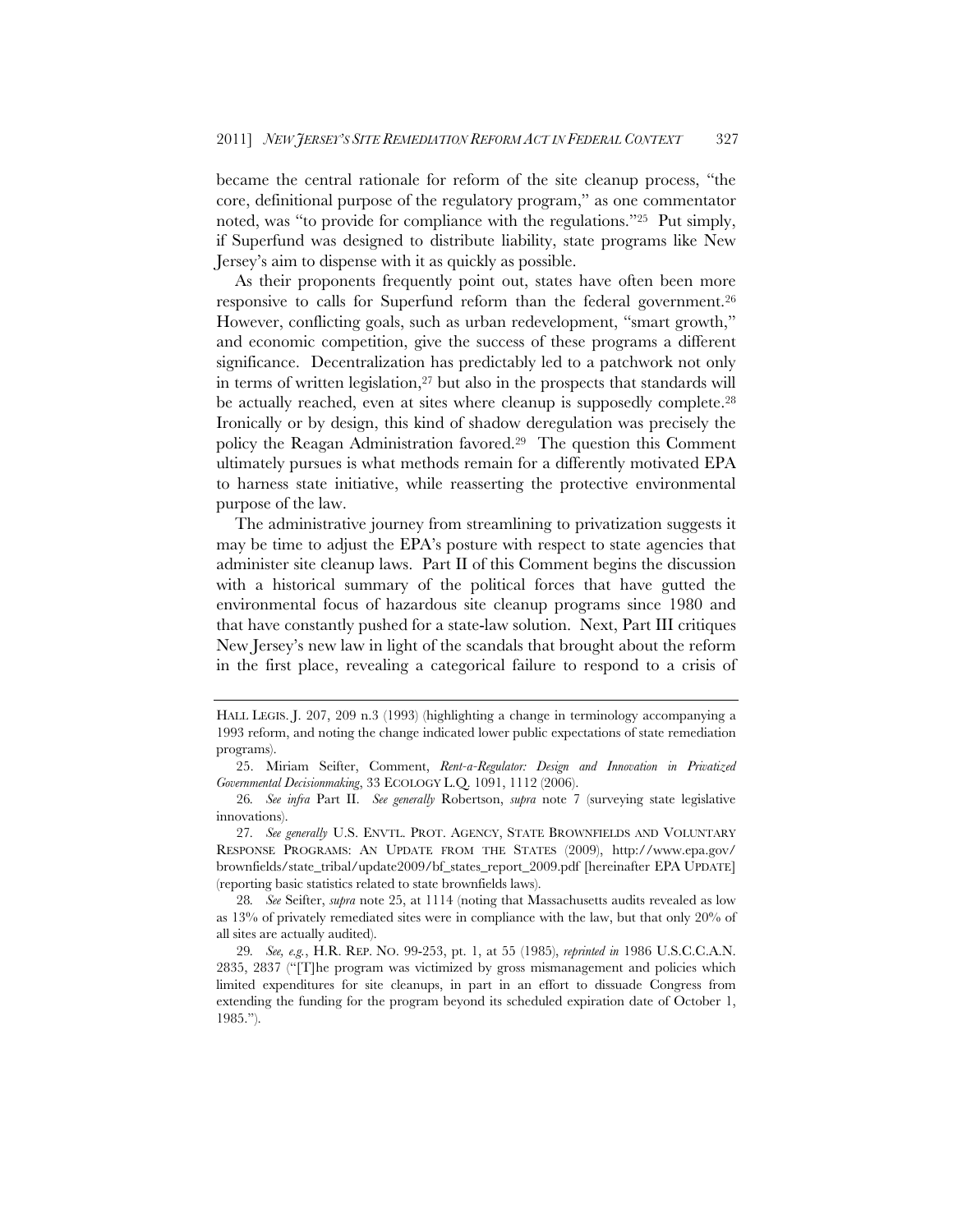enforcement at the NJDEP. Finally, Part IV proceeds to the question of a federal response. While the EPA has the discretion to order remediation at any site where a release has occurred,<sup>30</sup> in practice only those listed on the National Priorities List (NPL) are of "federal concern," and even these may be deferred to state agency leadership.<sup>31</sup> That process and simple budgetary reality means that the EPA needs state programs to work. However, the EPA should not quietly step aside; federalism does not require such a neat division of power. The EPA should therefore maximize its apparent willingness to intervene when state programs fail.

#### I. THE POLITICAL ROOTS OF SUPERFUND REFORM TRAJECTORIES

Congress passed the Superfund legislation with a core purpose of making the polluter pay.32 CERCLA authorized the President (through the EPA) to order responsible parties to conduct cleanup at contaminated sites.<sup>33</sup> Where responsible parties refused or could not be found, the law created the Superfund to allow the EPA to do the work on its own, before it sued for compensation.34 "Shovels first, lawyers later," went the refrain.35 On the heels of a decade of important legislative victories for environmentalists, CERCLA represented the high water mark of federal environmental authority.36

But the tide quickly began to ebb. The political process of reversal stemmed from several factors, each of which helped inform calls for state involvement. As we shall see, the political process was forged in an exaggerated sense of crisis, subject to ideological hijacking and mindful, above all else, of the marketplace. In this climate, calls for deregulation and

<sup>30. 42</sup> U.S.C. § 9604 (2006).

<sup>31</sup>*. See* 40 C.F.R. pt. 300, app. B (2010) (listing the highest priority sites for Superfund action); *see also id.* § 300.500(b) (describing procedures for state leadership at federally funded sites).

<sup>32</sup>*. See, e.g.*, S. REP. NO. 96-848, at 98 (1980) (executive communication of Douglas M. Costle, Administrator, EPA) (linking polluters' responsibilities to past benefit from commerce in hazardous substances).

<sup>33. 42</sup> U.S.C. § 9606.

<sup>34</sup>*. See id.* § 9604 (authorizing remedial action); *see also id.* § 9611 (authorizing use of the Superfund to pay for remedial action); *id.* § 9607(a)(4)(A) (imposing liability for costs).

<sup>35</sup>*.* Press Release, U.S. Envtl. Prot. Agency, The Environmental Protection Agency: A Retrospective (Nov. 29, 1990), *available at* http://www.epa.gov/history/topics/epa/20a.htm (last updated Apr. 14, 2011).

<sup>36</sup>*. See generally* Hubert H. Humphrey III & LeRoy C. Paddock, *The Federal and State Roles in Environmental Enforcement: A Proposal for a More Effective and More Efficient Relationship*, 14 HARV. ENVTL. L. REV. 7, 36–37 (1990) (describing how federal regulators took over responsibility from state governments in the 1970s, but that most states had since enacted programs of their own).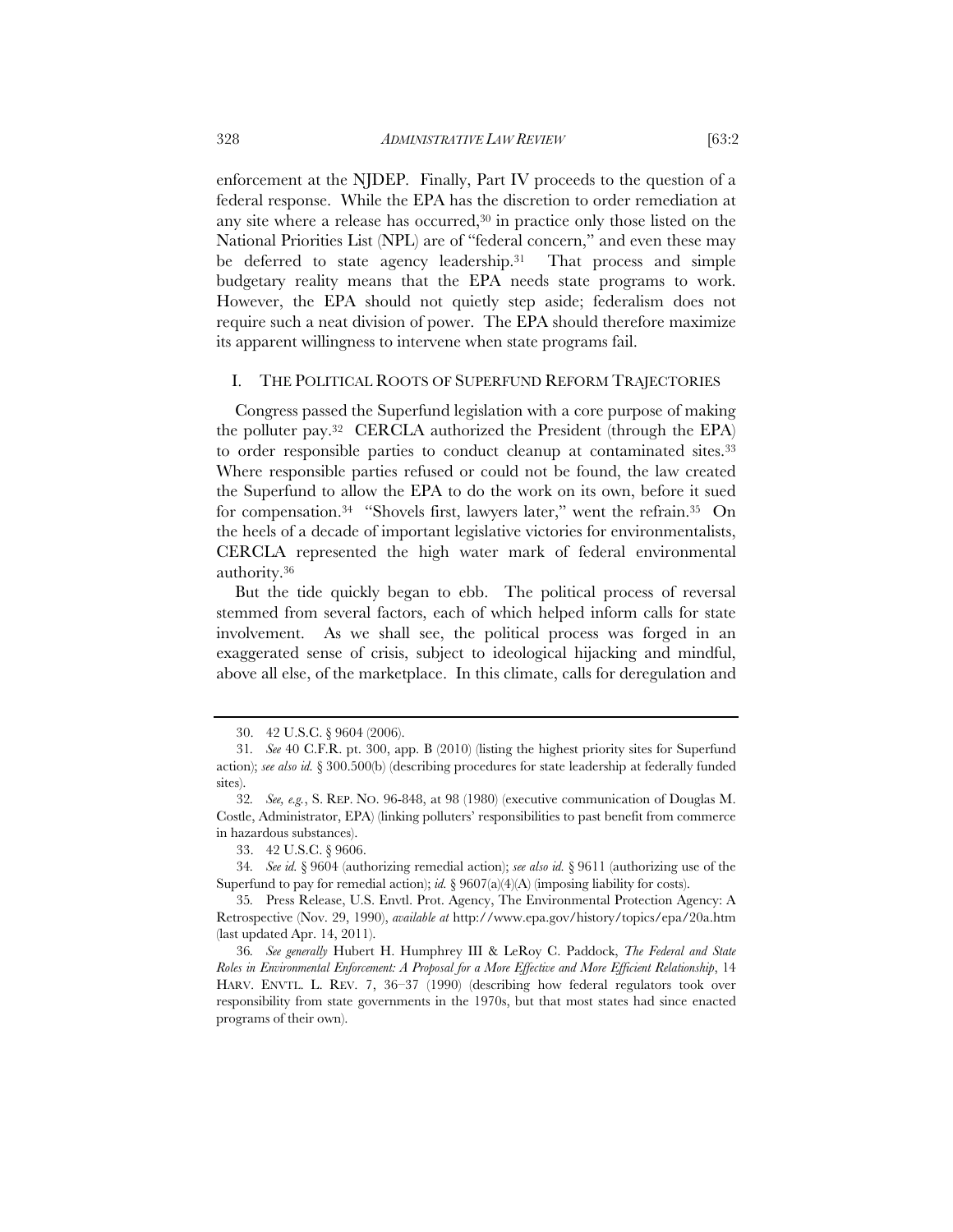for devolution of authority to the states were indistinguishable. The reality was that for the regulated community, devolution to the states was deregulation by another name.37

#### *A. Mischaracterizing the Hazardous Waste Problem*

The law was slower to respond to historical contamination than to other, more visible environmental problems.<sup>38</sup> Clean air and water naturally took precedent, largely because those problems were publicized by catastrophes.39 But when numerous latent environmental disasters hit the news in the late 1970s, including the famous incident at Love Canal, New York,<sup>40</sup> historical contamination became a national priority. Voters feared toxic waste could be lurking under their houses, and Congress made clear that CERCLA was intended to tackle the emergency situation.<sup>41</sup> This hasty response to a perceived crisis with a major piece of environmental law was a familiar practice.42 However, Love Canal was an atypical case, and it made a poor indicator of the problem Congress had taken on.

For the most part, there is not much drama or obvious heroism in site remediation.43 The actual health effects of many kinds of hazardous waste exposure are difficult to predict in individuals and are almost always dislocated in time.<sup>44</sup> Furthermore, the characterization and quantification

42*. See, e.g.*, Jonathan H. Adler, *Fables of The Cuyahoga: Reconstructing a History of Environmental Protection*, 14 FORDHAM ENVTL. L.J. 89 (2002) (chronicling the effect of public outcry over the spontaneous combustion of a river in Cleveland, Ohio); Keith Schneider, *New View Calls Environmental Policy Misguided*, N.Y. TIMES, Mar. 21, 1993, at A1 (criticizing environmental law generally as too responsive to panics, rather than actual risks).

43*. Cf.* Marc B. Mihaly, *Citizen Participation in the Making of Environmental Decisions: Evolving Obstacles and Potential Solutions Through Partnership with Experts and Agents*, 27 PACE ENVTL. L. REV.  $151$ ,  $151-52$  (2009) (discussing a lack of meaningful opportunities for public involvement in a process dominated by technicians and paperwork).

44*. See, e.g.*, *Health Effects of PCBs*, U.S. ENVTL. PROT. AGENCY, http://www.epa.gov/ wastes/hazard/tsd/pcbs/pubs/effects.htm (last updated Aug. 8, 2008) (summarizing the

<sup>37</sup>*. See* BARRY D. FRIEDMAN, REGULATION IN THE REAGAN–BUSH ERA: THE ERUPTION OF PRESIDENTIAL INFLUENCE 56–57 (1995) (noting that business leaders were initially apprehensive about a patchwork of state cleanup laws, until it became clear that poor funding meant these programs would not be enforced).

<sup>38</sup>*. See Developments*, *supra* note 2, at 1469–70 (reasoning that part of the delay in the law was due to the need for high technology to detect latent contamination).

<sup>39</sup>*. Id.*

<sup>40.</sup> For a news account of that incident, see Donald G. McNeil Jr., *Upstate Waste Site May Endanger Lives*, N.Y. TIMES, Aug. 2, 1978, at A1.

<sup>41</sup>*. See* Frank P. Grad, *A Legislative History of the Comprehensive Environmental Response, Compensation and Liability ("Superfund") Act of 1980*, 8 COLUM. J. ENVTL. L. 1, 24–25 (1982) (recounting Congressional debate on the subject, but noting that Superfund actually failed to provide any relief for the victims Congress cited).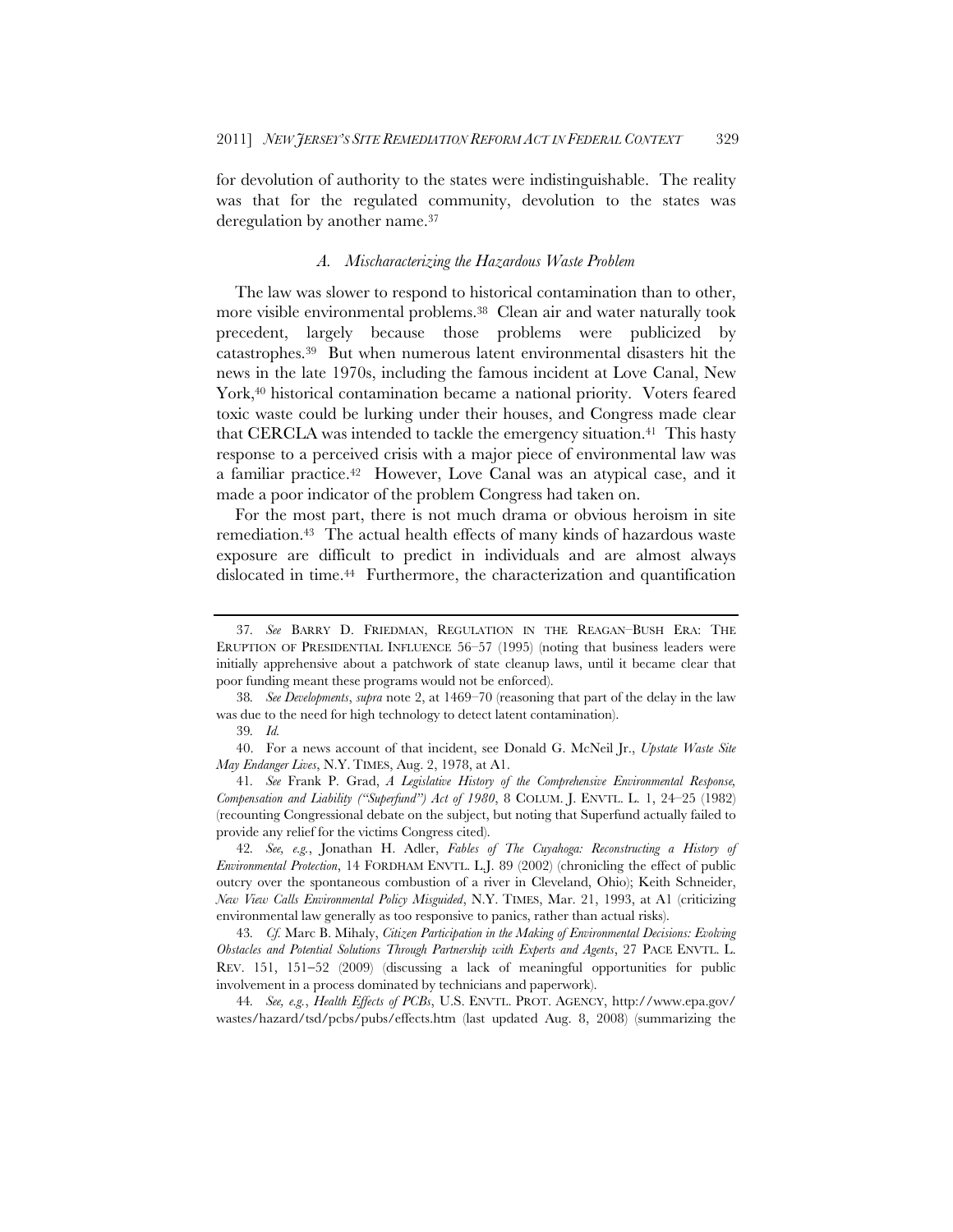of risk is a contentious regulatory process subject to all the inherent weaknesses and necessary compromises of democratic government.45 The very existence of the invisible problem of hazardous waste contamination was susceptible to review once the panic subsided. Today, human health remains the foundation of site remediation laws,<sup>46</sup> but reformers appear intent on minimizing damage from the laws themselves. This is partly the result of original exaggeration of the severity of the problem.

Instead of hidden, highly contaminated hazardous waste sites like Love Canal,<sup>47</sup> the usual case involves a property contaminated by routine uses that resulted in the statistical uptick of a future risk of disease.48 Although far less politically galvanizing, this problem affected many more sites than anyone anticipated in 1980.49 CERCLA's radicalism—strict liability for anyone in the chain of title without regard to wrongdoing—is explained by a public perception of crisis.50 When that image faded, the comparatively mundane reality helped foster the appearance that federal dollars were being wasted on matters of purely local concern. Absent a national crisis, critics began to call federal involvement a "jurisdictional mismatch"; contaminated property was a problem that state and local authority could resolve more efficiently.51

45*. See* MICHAEL D. REAGAN, REGULATION: THE POLITICS OF POLICY 3–5 (1987) (describing the need to make a qualitative choice even when science is clear).

48*. See* Eisen, *supra* note 20, at 901 (describing the factors differentiating the broader CERCLIS listing from the National Priorities List (NPL), where only the latter denotes the limited set of sites worthy of federal involvement).

challenges of coming to a consensus on polychlorinated biphenyls (PCBs) because of the difficulty in testing, but concluding the well-known contaminant is a probable carcinogen).

<sup>46</sup>*. E.g.*, 40 C.F.R. § 300.430 (2010) ("The purpose of the remedy selection process is to implement remedies that eliminate, reduce, or control risks to human health and the environment.").

<sup>47.</sup> One notable exception was discovered in 2006 at a New Jersey nursery school, where the mercury residue from a former thermometer factory poisoned sixty children. Tina Kelley, *After Mercury Pollutes a Day Care Center, Everyone Points Elsewhere*, N.Y. TIMES, Aug. 19, 2006, at B1. The incident helped spur the reform discussed *infra* Part III.

<sup>49</sup>*. Compare* Sen. Robert T. Stafford, *Why Superfund Was Needed*, EPA J., June 1981, at 8, 8, *available at* http://www.epa.gov/history/topics/cercla/04.htm (last updated Aug. 12, 2009) (explaining that the 1980 Congress had identified over 2000 sites where human health was affected), *with* Adler, *supra* note 8, at 734 (totaling over 45,000 sites investigated under Superfund since its passage).

<sup>50</sup>*. Cf.* Adler, *supra* note 8, at 733–34 (questioning the initial validity of reports of crisis at the Love Canal).

<sup>51</sup>*. See infra* Part IV. For an outline of the components of the jurisdictional matching argument, see Michael G. Faure & Jason Scott Johnston, *The Law and Economics of Environmental Federalism: Europe and the United States Compared*, 27 VA. ENVTL. L.J. 205, 240–45 (2009).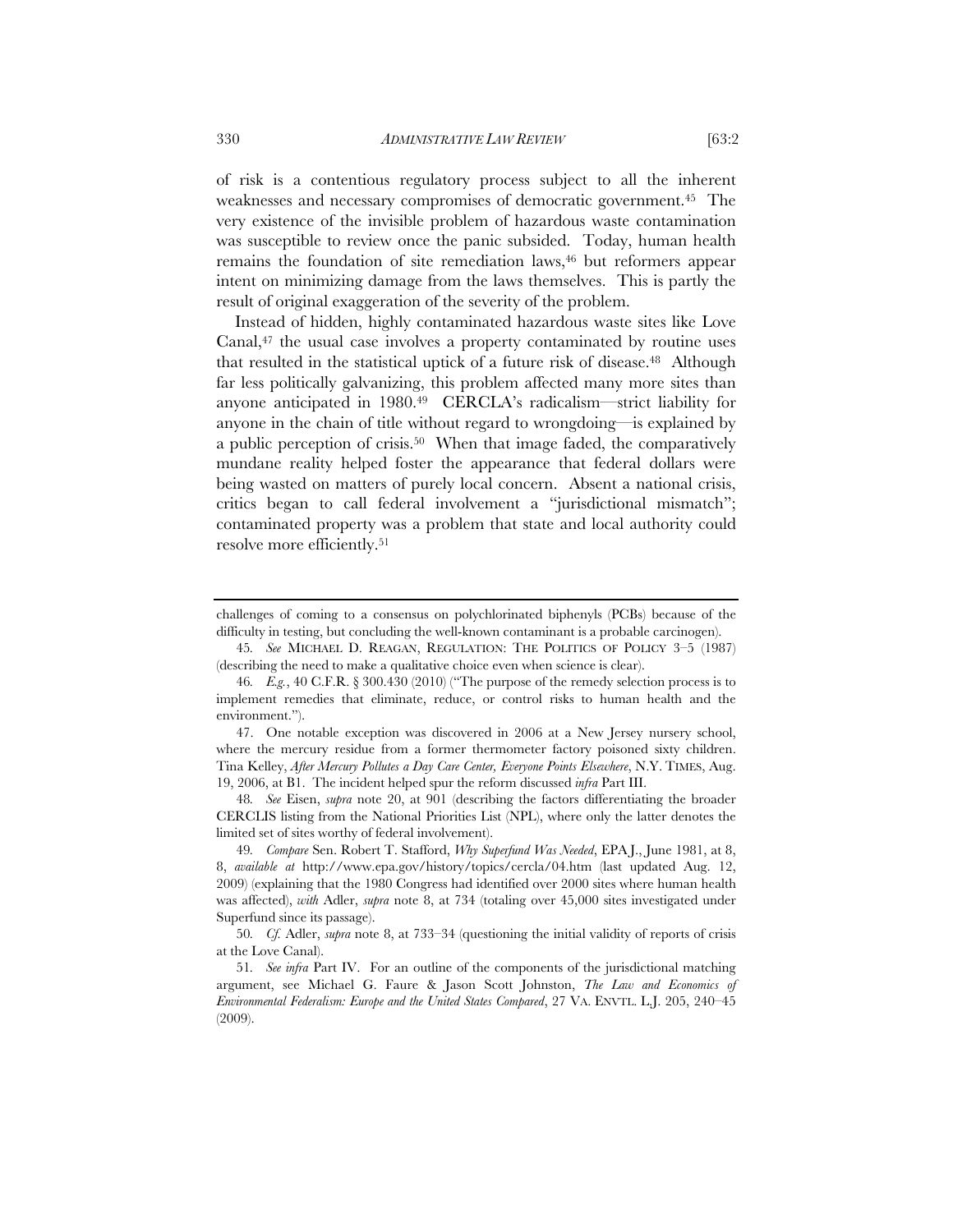#### *B. National Politics*

CERCLA was also crippled by political misfortune. The 1980 presidential election ushered in an administration with a radical attitude toward corporate responsibility and federal regulation.<sup>52</sup> President Reagan's politicization of the administrative state was concentrated and comprehensive, marshalling the appointment power to ensure loyalists took control of key agencies.53 Once installed, the Administration took steps to insulate its agents from the more liberal permanent bureaucracy in Washington.<sup>54</sup> Most importantly, Reagan initiated a centralized cost– benefit review process for new regulations under the auspices of the Office of Management and Budget.55 Since no one had defined benefits with any rigor, the program served largely as a veto power for industry in the regulatory process.56 Finally, the Administration systematically reduced funding and staff to ensure remaining regulation would not be enforced.<sup>57</sup>

These efforts had an especially dramatic effect on the EPA. Action was minimized to the point where the EPA Administrator Anne Gorsuch Burford actually abolished the Office of Enforcement for a time.58 One commentator noted that the period resembled something like agency capture, except that it was the stated policy of the Executive Branch.59 This period of agency surrender coincided exactly with CERCLA's infant years, from 1981 to 1983.<sup>60</sup> In 1986, President Reagan openly opposed reauthorization of the program, but Congress rejected this position while reaffirming the most controversial parts of the law.61 However, with the

<sup>52</sup>*. See generally* FRIEDMAN, *supra* note 37 (evaluating the reactive behavior of the executive agencies, Congress, the courts, and interest groups to President Reagan's regulatory relief programs).

<sup>53</sup>*. See id.* at 33 (detailing President Reagan's centralization of the budgetary, appointment, decisionmaking, and regulatory processes).

<sup>54</sup>*. Id.* at 43.

<sup>55.</sup> Exec. Order No. 12,291, 3 C.F.R. 127 (1981), *revoked by* Exec. Order. No. 12,866, 3 C.F.R. 638 (1993).

<sup>56</sup>*. See id.* § 2(e), 3 C.F.R. 128 ("Agencies shall set regulatory priorities with the aim of maximizing the aggregate net benefits to society, taking into account the condition of the particular industries affected by regulations, the condition of the national economy, and other regulatory actions contemplated for the future.").

<sup>57</sup>*. See* REAGAN, *supra* note 45, at 106 (deducing that the Administration clearly intended deregulation when it refused to increase staff).

<sup>58.</sup> FRIEDMAN, *supra* note 37, at 84.

<sup>59.</sup> REAGAN, *supra* note 45, at 98.

<sup>60</sup>*. Id.*

<sup>61</sup>*. See generally* Superfund Amendments and Reauthorization Act of 1986 (SARA), Pub. L. No. 99-499, 100 Stat. 1613 (codified at 42 U.S.C. § 9621(f) (2006)); *Superfund Cleanups Termed Lax*, N.Y. TIMES, Nov. 24, 1987, at C11.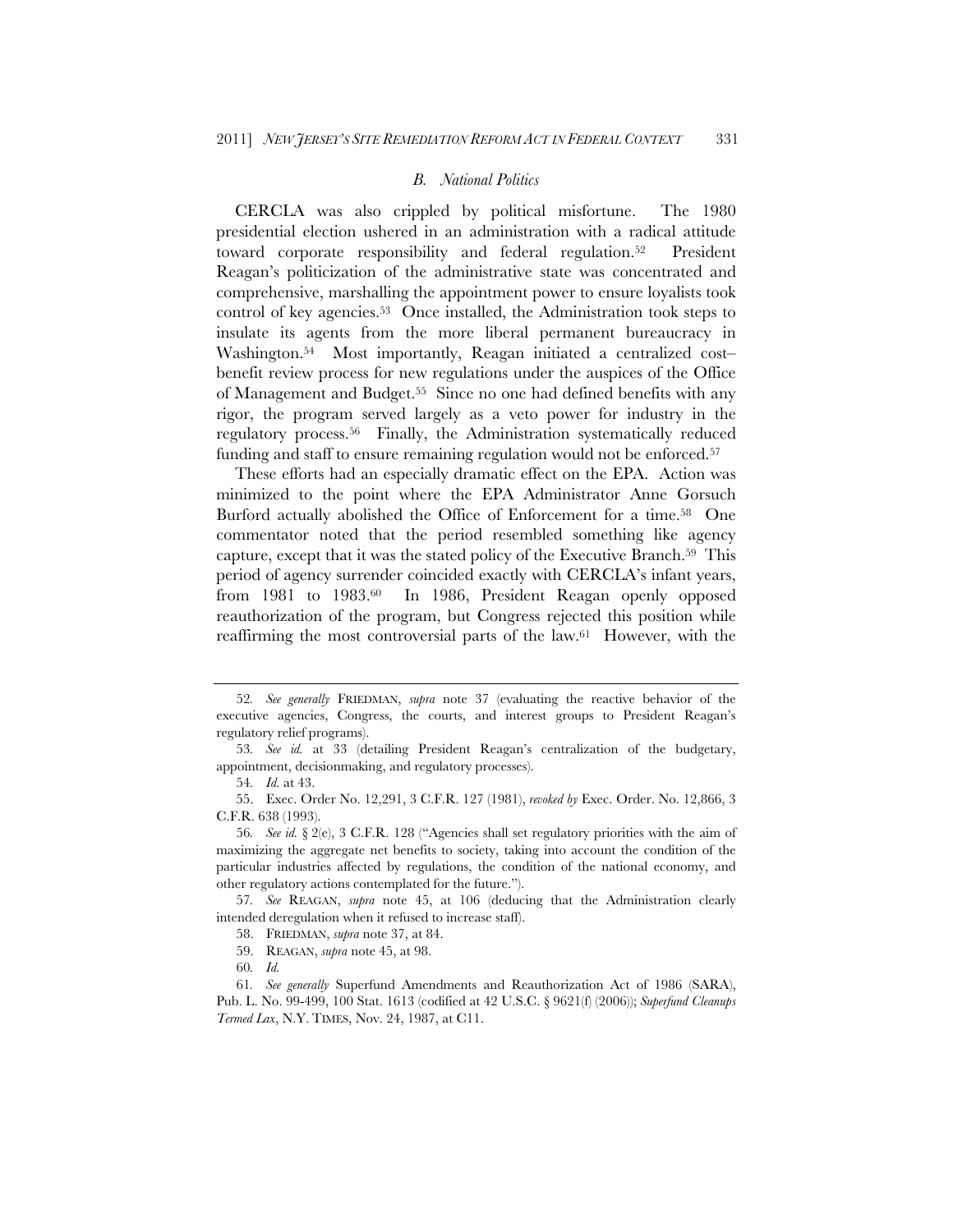EPA hamstrung by political opposition, Congress' additional attempt at agency-forcing legislation was a futile response.<sup>62</sup>

#### *C. Feedback Loops: The Brownfields Problem*

CERCLA generated another unexpected problem on its own terms. Once the courts clarified that the law permitted, without requiring, joint and several liability,<sup>63</sup> property ownership in industrial or formerly industrial areas began to resemble Russian roulette.64 Unless previous owners could be identified, any current stakeholder could find herself saddled with the entire bill for a cleanup that was guaranteed to be long and expensive.65 Importantly, this was true even when the owner had purchased an idle property only recently; an environmental assessment was considered part of a buyer's due diligence.<sup>66</sup> Predictably, many investors chose to look elsewhere.

CERCLA's discouragement of investment in industrial property is known as the "Brownfields problem."67 The extent of the problem has been debated, as it is not entirely clear whether or to what extent disuse of industrial land can be attributed to fear of environmental liability.68 At the

64*. See* Eisen, *supra* note 20, at 902–05 (discussing the serious potential for innocent owners to be named responsible parties under CERCLA).

65*. See* Anne D. Weber, Note, *Misery Loves Company: Spreading the Costs of CERCLA Cleanup*, 42 VAND. L. REV. 1469, 1474–75 (1989) (discussing the four categories of potentially liable parties under CERCLA and advising that any person "linked by even a tenuous thread" to a contaminated site should assess potential liability).

66*. See, e.g.*, United States v. Serafini, 706 F. Supp. 346, 350–52 (M.D. Pa. 1988) (discussing the innocent landowner's burden to prove he had no reason to know of the contamination at the time of purchase).

67. CERCLA was amended in 2002 to reflect the Brownfields problem. The amendment provided that a Brownfield is "real property, the expansion, redevelopment, or reuse of which may be complicated by the presence or potential presence of a hazardous substance, pollutant, or contaminant." Small Business Liability Relief and Brownfields Revitalization Act, Pub. L. No. 107-118, § 211 115 Stat. 2356, 2360–61 (2002) (codified at 42 U.S.C. § 9601(39)).

68*. See* Marie Howland, *The Legacy of Contamination and the Redevelopment of Inner-City Industrial Districts*, NAT'L CTR. FOR SMART GROWTH (July 18, 2002), http://www.smartgrowth.umd.edu/research/pdf/Howland\_ContaminationLegacy\_DateN A.pdf (concluding from a case study of industrial property sales in Baltimore that environmental liability was only one of many factors complicating redevelopment).

<sup>62</sup>*. See Superfund Cleanups Termed Lax*, *supra* note 61 (detailing post-SARA failures to enforce the law).

<sup>63</sup>*. See, e.g.*, United States v. Chem-Dyne Corp., 572 F. Supp. 802, 808 (S.D. Ohio 1983) ("[A] court performing a case by case evaluation of the complex factual scenarios associated with multiple-generator waste sites will assess the propriety of applying joint and several liability on an individual basis.").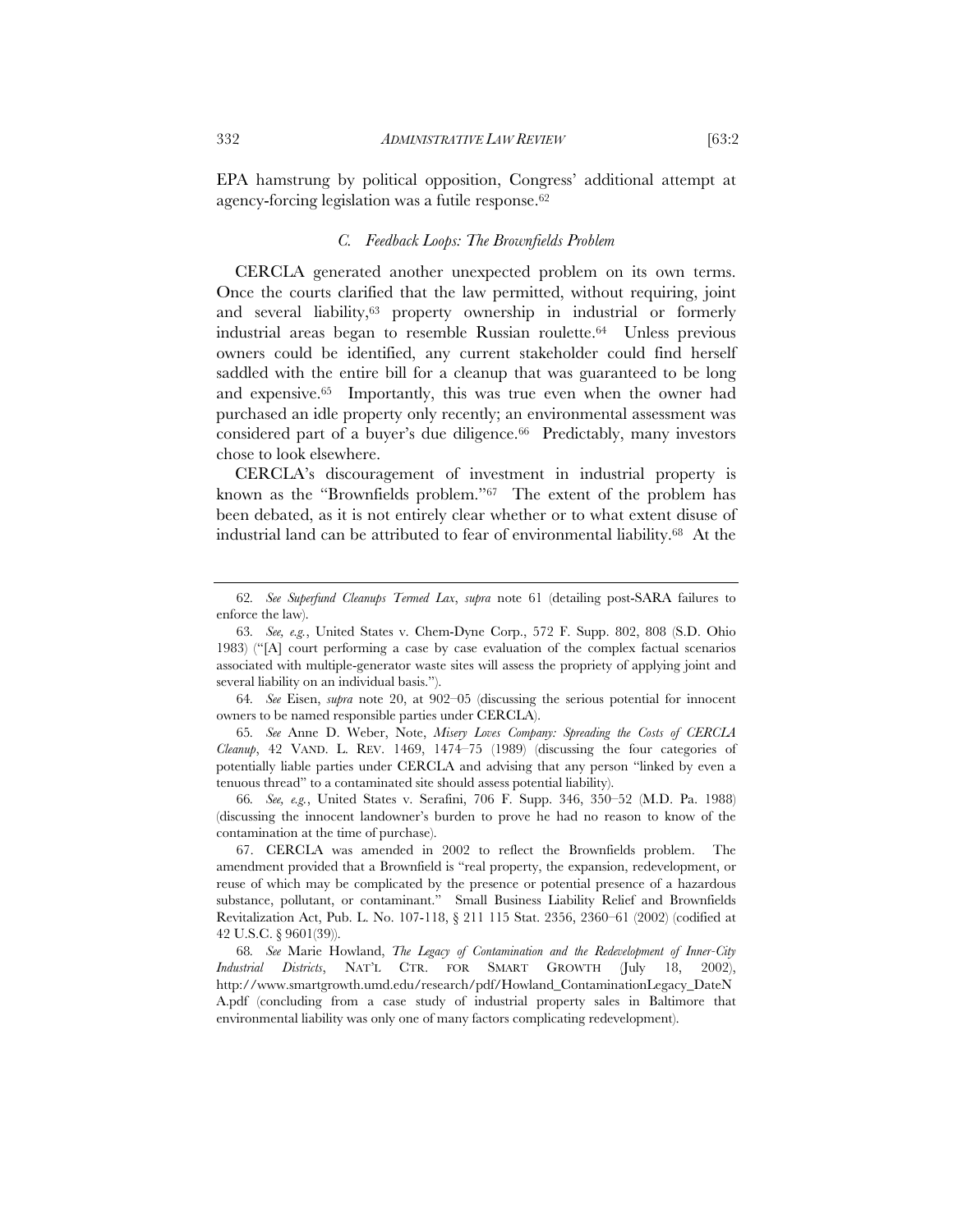very least, the perception of Brownfields as a challenge to development added a new dimension to the law. Especially at the state level, new legislation offered incentives for investment in Brownfields as a sweetener to environmental medicine. States created numerous initiatives to spur investment, like environmental land-use restrictions (covenants not to use land for specified purposes in return for relaxed standards)<sup>69</sup> and voluntary programs in which fast-track cleanup was incentivized by state funds and awards of covenants not to sue.70 Partly in response to states' increased capacity to handle contaminated sites, the EPA accelerated its reliance on state authority.71

But state Brownfields laws were primarily intended to alleviate the economic effects of federal requirements, not to fulfill them.72 The emergence of the Brownfields problem comports with what Professors J.B. Ruhl and James Salzman called "feedback" in their recent study of complex environmental law problems.73 In their assessment, relationships *between* problems that did not appear correlated at the outset often complicate administration of the law.<sup>74</sup> Lifting one "strand" of policy—in this case hazardous waste cleanup—nudges other apparently discrete strands. In this light, the states' focus on Brownfields is not necessarily "environmental" law at all, but an attempt to attend to the policies—urban redevelopment, economic growth, etc.—affected by environmental law.75 Yet the widespread adoption of Brownfields legislation in the states is cited in favor of further reduction in federal authority.76

<sup>69</sup>*. See, e.g.*, CONN. GEN. STAT. ANN. § 22a-133o (West 2006).

<sup>70</sup>*. See, e.g.*, *id.* §§ 22a-133x to -133y (authorizing voluntary cleanup where cleanup standards and hurdles to state certification vary according to inherent risk to human health associated with site location).

<sup>71</sup>*. See* Eisen, *supra* note 20, at 887 ("The rise of state voluntary cleanup statutes is consistent with the trend of devolving responsibility for environmental protection to the states  $\dots$ .").

<sup>72</sup>*. See, e.g.*, *id.* at 944 (explaining that state standards for carcinogens incentivize development by allowing risk levels higher than CERCLA permits).

<sup>73.</sup> J.B. Ruhl & James Salzman, *Climate Change, Dead Zones, and Massive Problems in the Administrative State: A Guide for Whittling Away*, 98 CAL. L. REV. 59, 84 (2010).

<sup>74</sup>*. Id.* at 84–85.

<sup>75</sup>*. Cf.* Eisen, *supra* note 15, at 723 (advocating a reappraisal of the cleanup system to focus on urban redevelopment generally).

<sup>76</sup>*. See* Jonathan H. Adler, *Jurisdictional Mismatch in Environmental Federalism*, 14 N.Y.U. ENVTL. L.J. 130, 154 (2005) (arguing that extensive environmental regulation at the state level proves states can be trusted with the responsibility).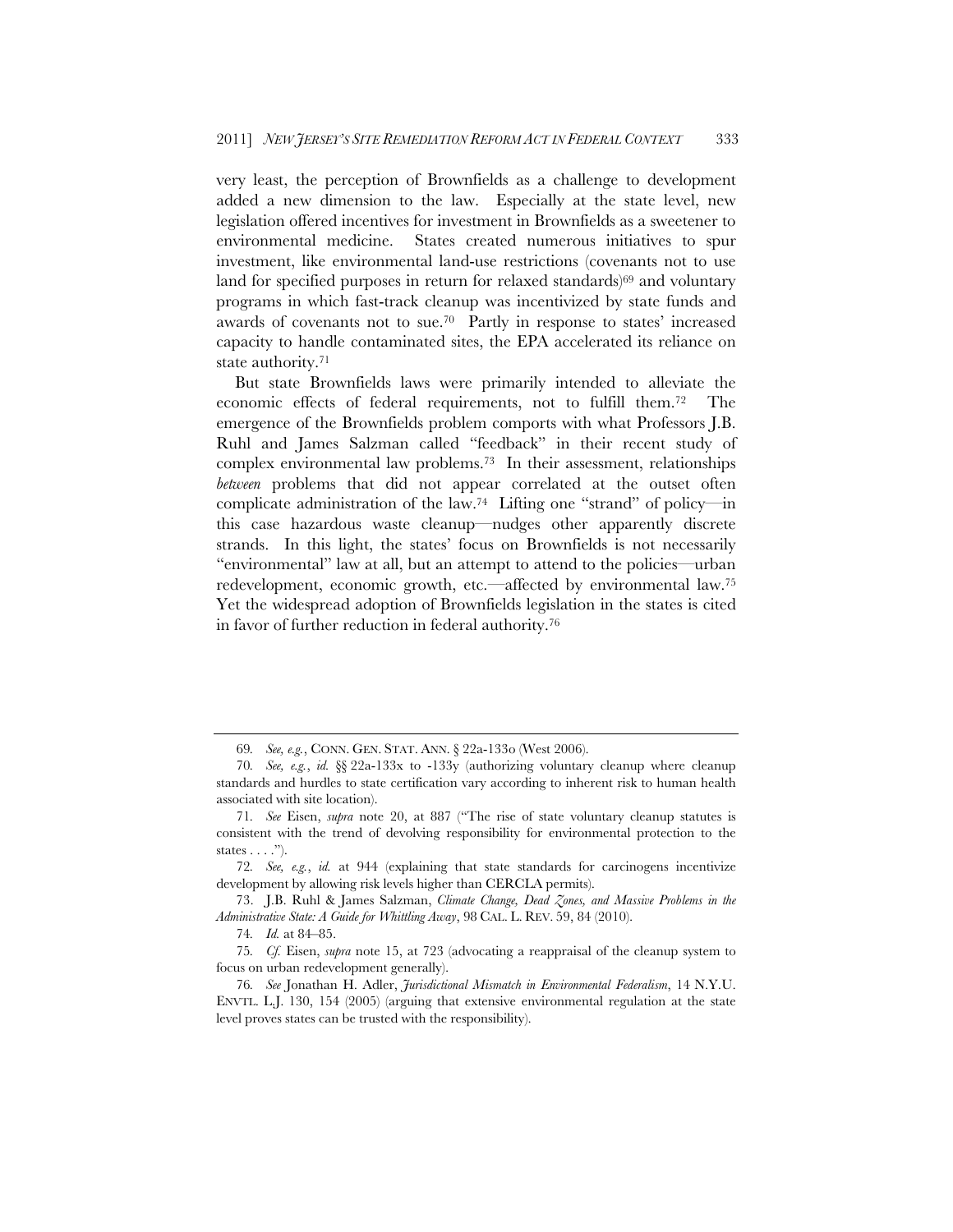#### 334 *ADMINISTRATIVE LAW REVIEW* [63:2

#### *D. Decentralization as a Key to Reform*

Decentralization of the Superfund program grew out of the hostile political context outlined above. CERCLA quickly passed through Congress as members responded to a perceived crisis they barely understood, and it was immediately undermined by a new administration intent on deregulation. A decade of expense and delay spread serious doubt that the government was up to the job, and the mere suspicion that a property could trigger government involvement began to complicate investment in these urban Brownfields. Meanwhile, states were developing legislation (if not the funding) to attend to these sites themselves.77 The solution was obvious.

State responsibility took off in the late 1980s.78 Under the Superfund Amendments and Reauthorization Act of 1986 (SARA), states were to be given "substantial and meaningful involvement" in the identification and cleanup process.<sup>79</sup> Today, state enforcement leadership is the norm.<sup>80</sup> Regional Memoranda of Understanding with many states set the EPA's hands-off approach in writing.<sup>81</sup> Even at NPL sites, states often take the lead role, so that EPA involvement is limited to regional review of the paperwork.82 Federal deferral to state leadership cannot be explained independently of politics. As we have seen, the EPA was purposefully crippled in the 1980s, and drafting the employees of state environmental agencies became the surest way to augment a meager budget.<sup>83</sup> Furthermore, this administrative decision dovetailed with an ideological

<sup>77</sup>*. See* Robertson, *supra* note 7, at 2 n.2 (compiling citations to state legislation).

<sup>78</sup>*. See* Humphrey & Paddock, *supra* note 36, at 7–8 (noting that while environmental law had once been a local matter, federal authority was created in the 1970s, and had been reversed in the late 1980s); *see also* Marc K. Landy, *Local Government and Environmental Policy*, *in* DILEMMAS OF SCALE IN AMERICA'S FEDERAL DEMOCRACY 227, 238–39 (Martha Derthick ed., 1999) (describing a "pendulum swing" toward state authority).

<sup>79.</sup> Superfund Amendments and Reauthorization Act of 1986 (SARA), Pub. L. No. 99- 499, 100 Stat. 1613 (1986) (codified at 42 U.S.C. § 9621(f) (2006)).

<sup>80</sup>*. See* David L. Markell, *The Role of Deterrence-Based Enforcement in a "Reinvented" State/Federal Relationship: The Divide Between Theory and Reality*, 24 HARV. ENVTL. L. REV. 1, 32 (2000) (cautioning that where states take on this responsibility, the EPA still must find ways to ensure states themselves are complying with the law).

<sup>81</sup>*. See, e.g.*, Gale Lea Rubrecht, Op–Ed., *EPA Signs Agreement for State Voluntary Cleanup Program*, ST. J., Apr. 30, 2010, 2:44 PM, http://statejournal.com/ story.cfm?func=viewstory&storyid=79110 (announcing that the EPA will not bring enforcement actions at sites that enter West Virginia's voluntary program).

<sup>82</sup>*. See* 40 C.F.R. § 300.5 (2010) (defining lead agencies under the National Contingency Plan).

<sup>83</sup>*. See* Humphrey & Paddock, *supra* note 36, at 35–36 (contrasting increased state commitment with new interstate and international demands on the federal EPA).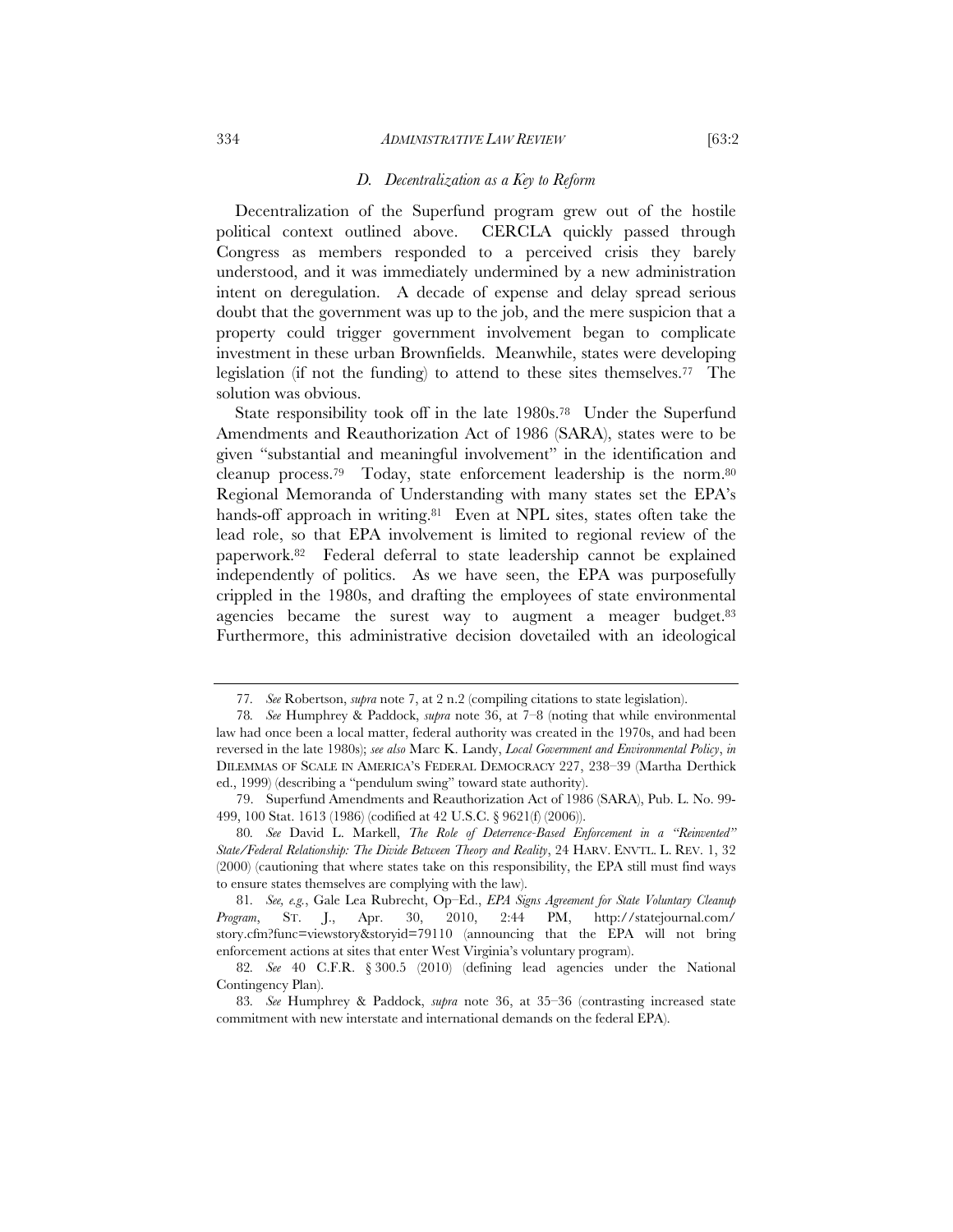decision, as devolution of authority to the states became an aspect of deregulation.84

Academics also embraced devolution of authority to the states as a key to reforming the broken system. The most nuanced argument to emerge was the "matching principle" advanced by Professor Daniel C. Esty, which held that local problems should be addressed by local agencies.85 Accordingly, the federal role should be limited to interstate spillovers (e.g., the Chesapeake Bay watershed) $86$  and areas where states could benefit from economies of scale (e.g., health-protective standards that require expensive scientific study).<sup>87</sup> Opposing academics generally cited the "race-to-thebottom" rationale for federal involvement in local affairs.<sup>88</sup> If states were allowed to set their own standards, each would compete for industry by setting the lowest standard the population would support.<sup>89</sup>

Much of this back-and-forth lacks grounding in political reality.<sup>90</sup> The law and economics perspective, in particular, tends to view regulation as a type of widget, produced by government for the consumption of the regulated community.91 A focus on politics helps remind us that, at some level, government cannot "sell" its regulations without fundamentally altering them; stated another way, the marketplace has warped the law beyond recognition. Eventually, regulations, though unpopular with the regulated community, simply must be enforced. Thus, the pertinent question is not whether a particular jurisdiction is theoretically optimal

<sup>84</sup>*. See* FRIEDMAN, *supra* note 37, at 56, 95 (quoting Jim Florio, architect of the Superfund legislation and former New Jersey governor, to the effect that executive oversight of the regulatory process was forcing responsibility "into the laps of . . . State and local officials" (citation omitted)).

<sup>85</sup>*. See* Daniel C. Esty, *Revitalizing Environmental Federalism*, 95 MICH. L. REV. 570, 574 (1996) ("[T]he challenge is to find the best fit possible between environmental problems and regulatory responses—not to pick a single level of government for all problems.").

<sup>86</sup>*.* Adler, *supra* note 76, at 141–42.

<sup>87</sup>*. See* Esty, *supra* note 85, at 573 ("[Do] we really want every state or hamlet to determine for itself whether polychlorinated biphenyls create additional cancer risks greater than  $10^{-6} \dots$  [?]").

<sup>88</sup>*. See* Richard L. Revesz, *Rehabilitating Interstate Competition: Rethinking the "Race-to-the-Bottom" Rationale for Federal Environmental Regulation*, 67 N.Y.U. L. REV. 1210, 1210 n.1 (1992) (compiling numerous arguments for the race-to-the-bottom justification).

<sup>89</sup>*. See id.* at 1217–18 (comparing the problem of state cooperation to the classic "prisoner's dilemma").

<sup>90</sup>*. See id.* at 1213–19 (contrasting the optimal choices of a hypothetical "'island' jurisdiction" with those of a jurisdiction in competition with others to characterize the raceto-the-bottom rationale).

<sup>91</sup>*. See id.* at 1234 (explaining that states deter firms from investing in their territory through legal and tax measures even if they cannot reject such firms outright, creating an effect which can be seen as "the sale price of a traditional good").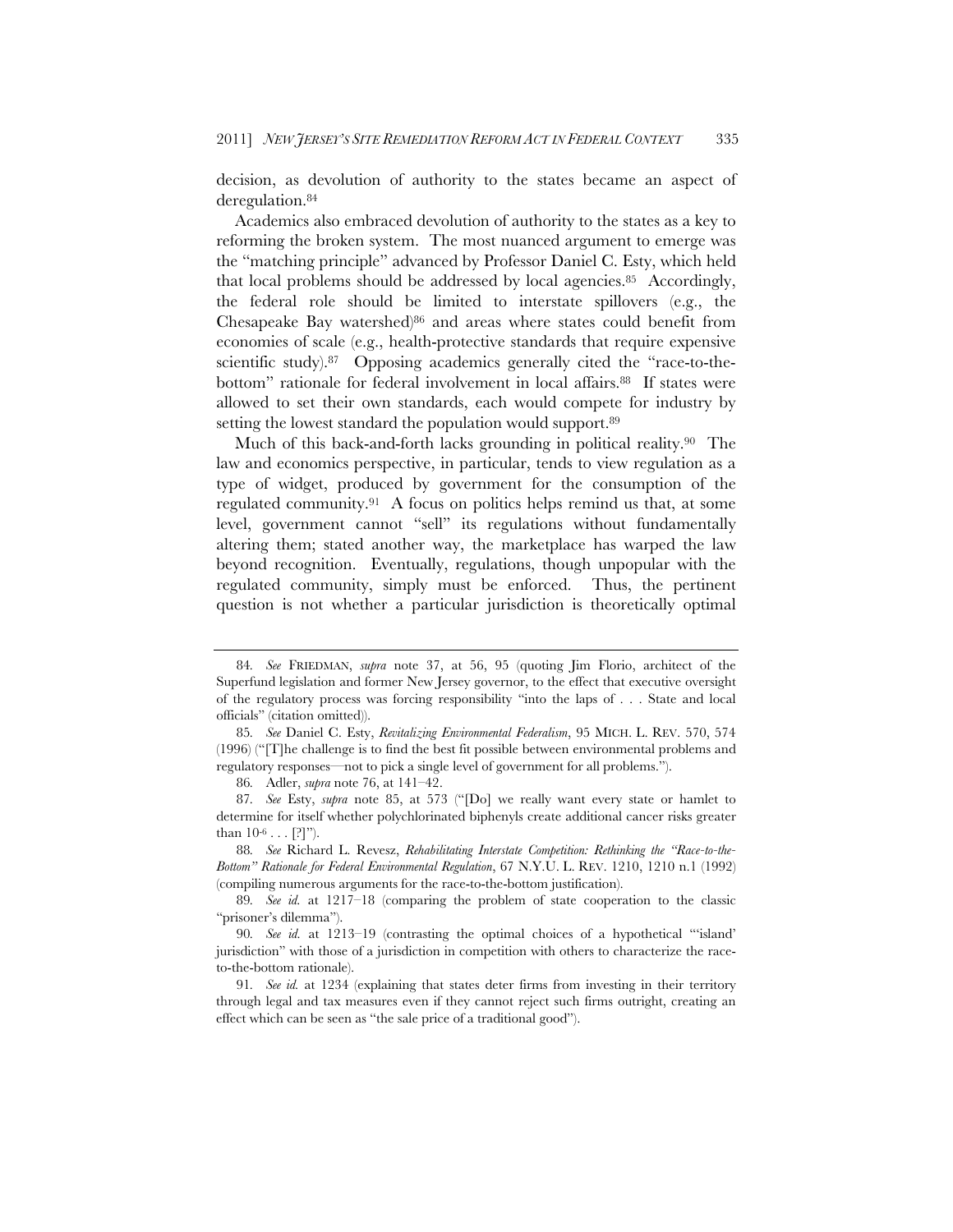from a cost perspective, but whether it will manage to actually enforce an unpopular law.

## II. THE NEW JERSEY SITE REMEDIATION REFORM ACT

New Jersey's record reveals striking continuity with the problems that hindered the Superfund from the start, including political opposition, administrative constraints, and short-circuited priorities. By the late 2000s, the site cleanup process in New Jersey was in a state of disarray comparable to that of the EPA in the early 1980s.<sup>92</sup> Similarly, the New Jersey Site Remediation Reform Act of 2009 (SRRA) appears to confirm that a pattern of regulation, nonenforcement, and reform continues to favor developers.93 If decentralization looked attractive in light of federal failure to enforce the law, privatization responds to the same distrust of state officials.

### *A. The Ill to Be Addressed*

The first point to consider about the SRRA is that it reforms a system widely regarded as a failure.<sup>94</sup> Under the former rules, most private parties in New Jersey could enter a voluntary cleanup program and submit their work for NJDEP review.95 The NJDEP retained a backdrop of enforcement measures, which theoretically operated to ensure oversight at the most contaminated sites.96 However, too many sites—more than

<sup>92</sup>*. Compare Not So Super Superfund*, *supra* note 4 ("Superfund has failed on nearly every count."), *with* Alex Nussbaum, *Cleaning Up the Cleanup Process in New Jersey*, RECORD (Bergen County, N.J.), Apr. 2, 2006, *available at* http://www.redorbit.com/news/science/456127/ cleaning\_up\_the\_cleanup\_process\_in\_new\_jersey/ ("[W]e have multimillion-dollar cleanups with thousands of tons of contaminated soil and we have no one on site. The whole system is broken." (quoting Bill Wolfe, Director, New Jersey Public Employees for Environmental Responsibility (PEER), on environmentalists' calls for reform)).

<sup>93</sup>*. See* Eisen, *supra* note 15, at 742–43 (suggesting that previous New Jersey reforms that aimed at accommodating redevelopment, including voluntary cleanup with minimized state involvement, encouraged "developer[s to] run[] amok").

<sup>94.</sup> Former NJDEP commissioner Lisa Jackson said, "We realize that the state's system that allows self-reporting for monitoring of these contaminated properties is broken, and we are taking the first steps toward fixing this." News Release, N.J. Dep't of Envtl. Prot., DEP Takes Enforcement Actions Against Responsible Parties for Failure to Meet Contaminated Site Monitoring Requirements (Sept. 24, 2007), http://www.state.nj.us/dep/newsrel/2007/ 07\_0041.htm [hereinafter News Release].

<sup>95</sup>*. See* N.J. ADMIN. CODE § 7:26C–2.3(b) (2010) (describing procedure for no-oversight remedial action); *see also id.* § 7:26C–6.3 (declaring NJDEP policy to issue a "no further action letter" upon completion).

<sup>96</sup>*. See id.* §§ 7:26C–5.1 to :26C–5.6 (providing for NJDEP oversight at sites subject to administrative consent orders due to high levels of risk).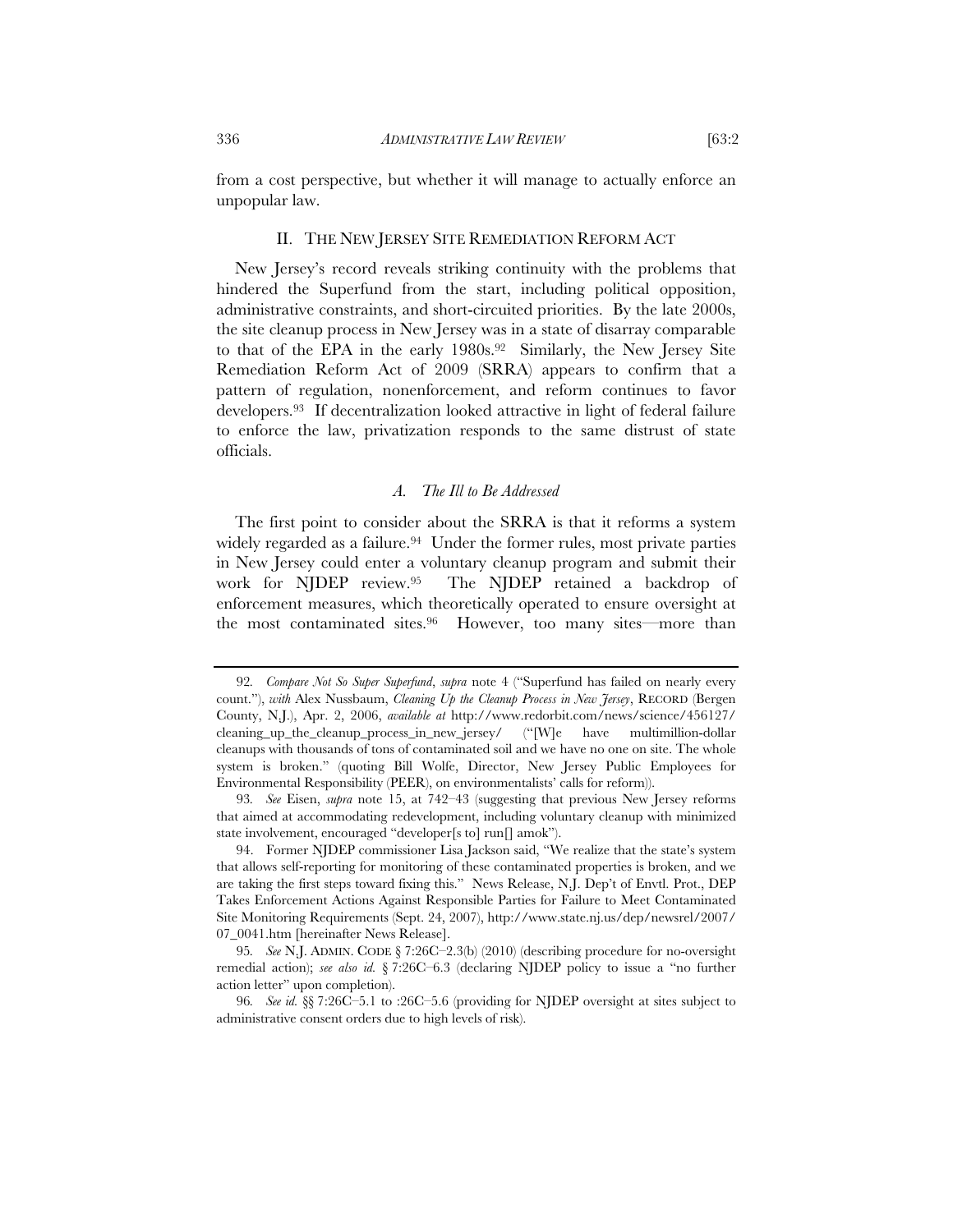19,000—entered the program,97 and no one could say for certain whether sites inappropriate for voluntary action were misrepresenting the extent of contamination.98 At the same time, NJDEP faced the same constraints the EPA did, including budget cuts, staff reductions, and pressure not to delay economic development.99 As with the EPA's Superfund efforts, part of the problem in New Jersey was political. When Christine Todd Whitman became governor in 1994, her administration promised New Jersey was "Open for Business," and aggressively targeted environmental regulation.100 Current Governor Chris Christie appeared ready to reaffirm this policy when he recently declared, "Simply put, the DEP must do less with less, and do it better."101

Recent history shows that NJDEP in fact does accomplish less with less. By the late 2000s, reports revealed NJDEP had allowed many sites to take advantage of a "grace period" far in excess of the law, even though this should have led to fines.102 Even more troubling, there were indications that NJDEP was "rubber-stamping" the work of unlicensed contractors claiming remediation was finished.103 Around the same time, the EPA was forced to retake control at a series of NPL sites where NJDEP had been designated the lead agency.104 Federal action was prompted by an EPA study into why certain sites in New Jersey were still contaminated after twenty years on NJDEP's docket.105 The answer: The department had

99*. See id.* at 745–46 (arguing the developer-centered focus of New Jersey's Brownfields rules made any changes adverse to developers appear contrary to the intent of the law).

100*. See* Tina Kelley, *New Jersey Vows to Overhaul Environmental Cleanup Work*, N.Y. TIMES, Oct. 24, 2006, at B2 (noting that the Whitman administration cut funding, hours, and staff of the environmental agency while increasing responsibilities).

101*. See* Scott Fallon, *N.J. Gov. Christie's Transition Team Has Harsh Words About State's Environmental Department*, RECORD (Bergen County, N.J.), Jan. 31, 2010, http://www.northjersey.com/news/environment/local\_environment/83187117\_Rein\_in\_ DEP<sub>s</sub> power\_Christie\_team\_urges.html (reporting on plans to slash the powers of the Department to avoid driving business out of state).

102*. See* News Release, *supra* note 94 (vowing to impose fines in accordance with the rules).

103*. See* Kelley, *supra* note 100 (interviewing the chairman of a New Jersey engineering firm on the lack of qualifications necessary to report to NJDEP).

104*. See* Letter from Jeff Ruch, Exec. Dir., PEER, to Barack Obama, President-elect (Dec. 5, 2008), *available at* http://www.peer.org/docs/epa/08\_8\_12\_peer\_ltr\_ opposing\_jackson.pdf (describing how the EPA took over New Jersey's lead role of supervising Superfund cleanups because of the state's inability to resolve cleanups in a timely manner).

105*. See* OIG REPORT, *supra* note 14, at 4 (finding that the state failed to initiate

<sup>97.</sup> N.J. Exec. Order No. 140, 41 N.J. Reg. 2163(a) (May 7, 2009), *available at* http://www.state.nj.us/infobank/circular/eojsc140.htm.

<sup>98</sup>*. See* Eisen, *supra* note 15, at 747 (suggesting that NJDEP never adequately ranked sites in terms of priority as the law requires, making enforcement impossible to guarantee).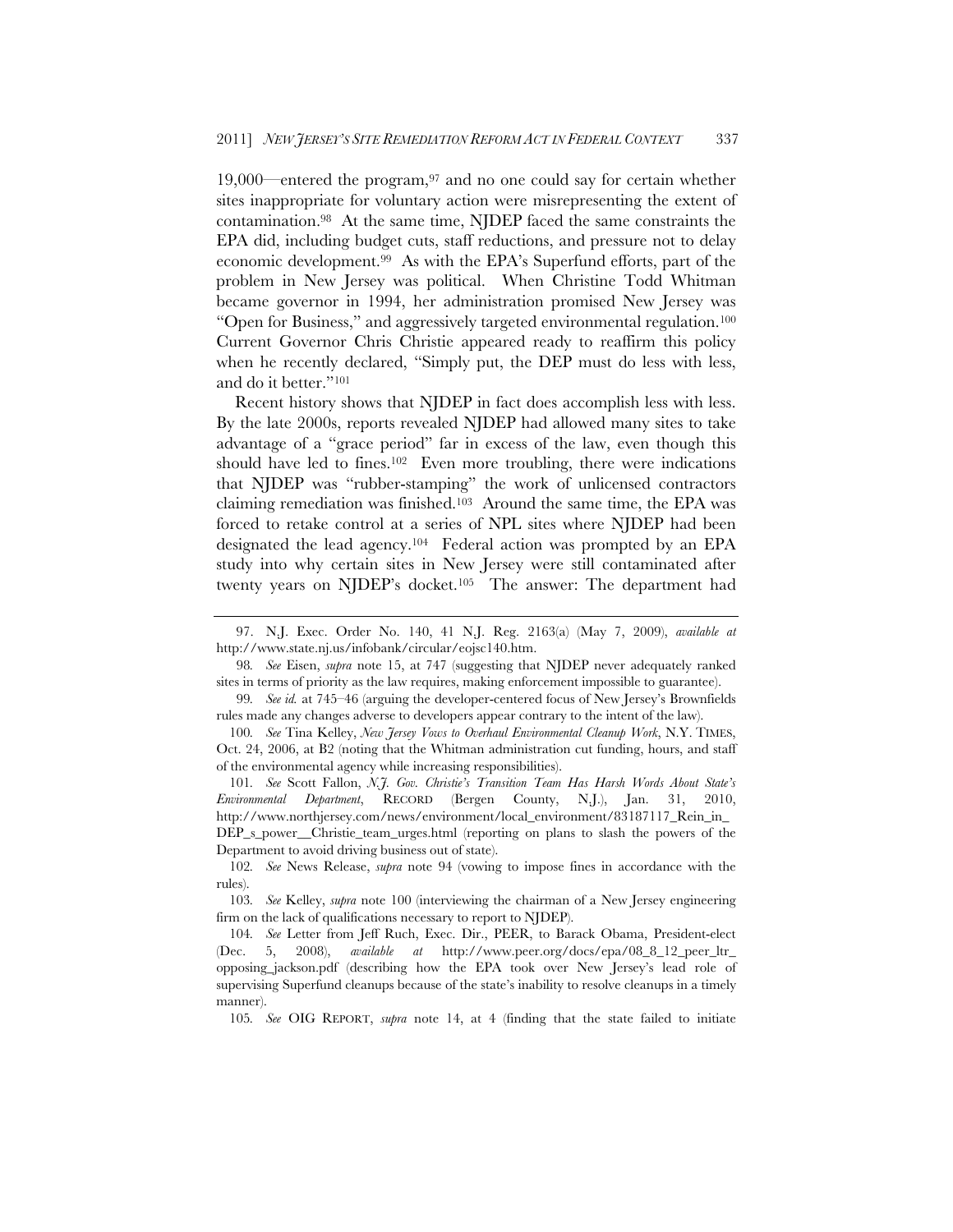declined to use the tools it had to enforce the law.106 Given fewer resources, NJDEP predictably accomplished less.

Demand for reform reached a crescendo after a high-profile incident in which toddlers attending a day care center called Kiddie Kollege were exposed to levels of mercury so high that masks were required to even enter the building.107 NJDEP failed to inspect the former thermometer plant because the agency believed it was vacant—even though the owner claimed he contacted the department.<sup>108</sup> Tests eventually revealed that Kiddie Kollege exuded nearly thirty times the acceptable level of mercury, and beads of the toxic metal were found in the floorboards.109 NJDEP claimed the owner was responsible for failing to conduct tests on his own, but state law actually mandated cleanup at the site a decade before.<sup>110</sup> The only reason it remained contaminated was NJDEP's failure to enforce the law.111

Just as state oversight became less likely, private site remediation grew into a big business in New Jersey. State and local subsidies, a willingness to consider impermanent (and therefore cost-sensitive) remediation plans, and a healthy market in urban redevelopment prompted one company alone, Cherokee Investment Partners (Cherokee), to spend hundreds of millions of dollars on contaminated properties all over the state.112 Projects like Cherokee's plan to occupy the landfills of the Meadowlands with new condos and golf courses delighted local officials, who were keenly aware that the sheer amount of work necessary would make any other redevelopment unlikely.<sup>113</sup> However, scandal erupted at the site when Cherokee's partner, EnCap, admitted it could not finish the job despite having taken over \$300 million in public assistance.<sup>114</sup> In other cases, even

discussions and effectively prioritize and define each party's responsibilities).

<sup>106</sup>*. Id.* at 9–10.

<sup>107</sup>*. See* Tina Kelley, *Memo Shows Agency Knew of Danger in Child Care Building*, N.Y. TIMES, Sept. 1, 2006, at B6.

<sup>108</sup>*. Id.*

<sup>109</sup>*.* Kelley, *supra* note 100.

<sup>110</sup>*.* Kelley, *supra* note 47.

<sup>111</sup>*. See id.* (quoting Bill Wolfe, Director, PEER) ("Had [responsibility under the Spill Compensation and Control Act] been addressed appropriately by [NJDEP], all the other stuff would not have occurred.").

<sup>112</sup>*. See* Jill P. Capuzzo, *Striking Gold in Acres of Brownfields: How a North Carolina Firm Has Come to Dominate Development in the State*, N.Y. TIMES, Apr. 17, 2005, at NJ1 (highlighting Cherokee Investment Partners' (Cherokee's) political connections and contributions and noting its reliance on local funding).

<sup>113</sup>*. See id.* (quoting former NJDEP Commissioner Bradley Campbell to the effect that Cherokee's willingness to take risks advanced New Jersey policy).

 <sup>114.</sup> Ken Belson & David W. Chen, *Sharp Rebuke for Developer in Big Project at Landfills*, N.Y. TIMES, Feb. 29, 2008, http://www.nytimes.com/2008/02/29/nyregion/ 29encap.html.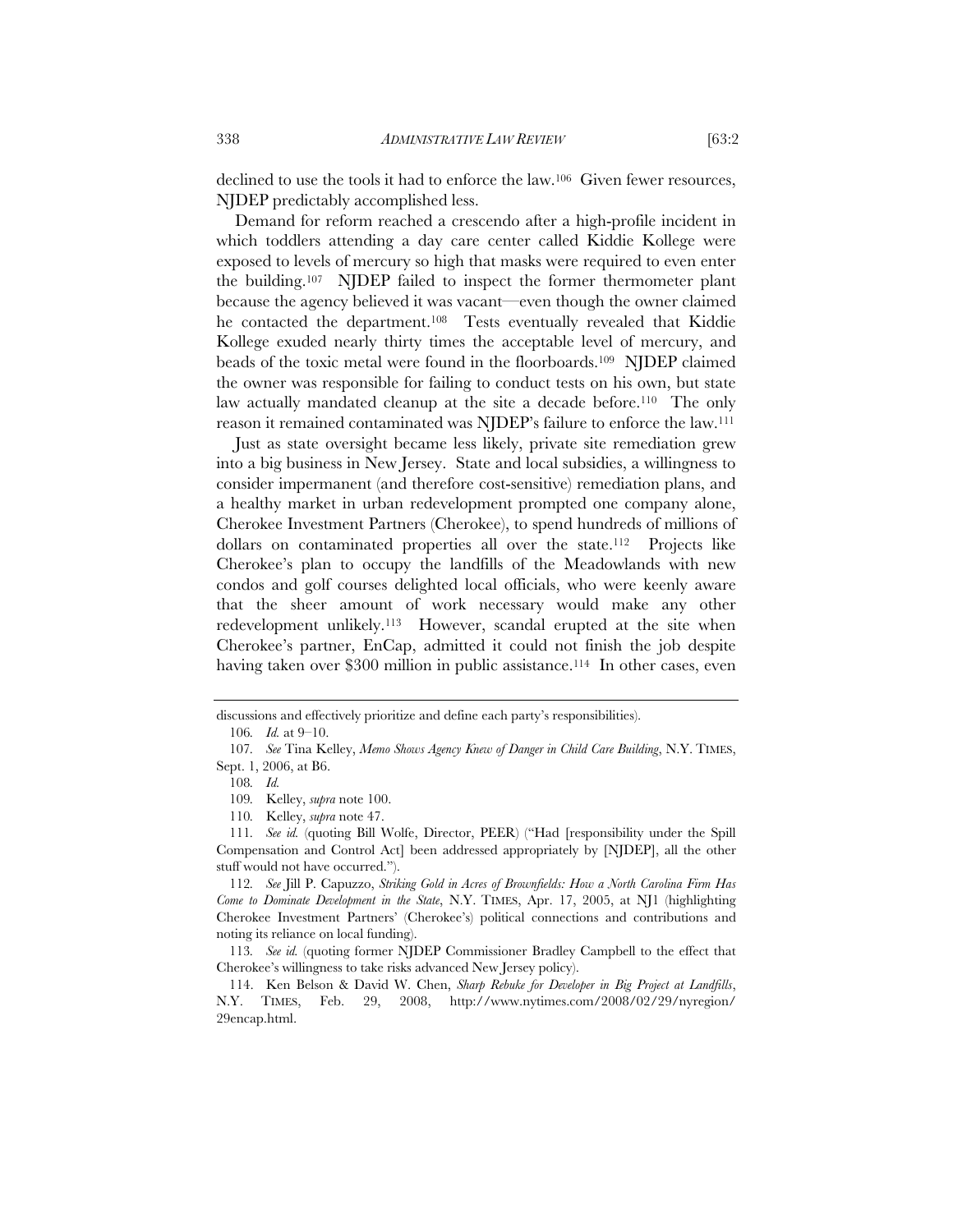when projects like Cherokee's were successful from a business perspective, advocates worried whether private cleanups actually met the standards set by the law.115

In addition to controversial mistakes, New Jersey witnessed numerous cases where developers were found to have intentionally misrepresented the extent of contamination or to have exaggerated the steps they took to fix it.116 This cynical disregard for environmental regulation in general was on display when Cherokee became concerned that the nesting of a protected bald eagle pair at a worksite could derail plans for a massive development in Pennsauken, New Jersey.117 The company hired a "consultant" to study the birds, but it chose an agent with a long record of illegal bird smuggling and other offenses against wildlife to do the job.118 The consultant was eventually fired, but only after a baby eagle was found dying at the site, apparently scared out of the nest when Cherokee's consultant set up his tent too close, in violation of state and federal wildlife regulations.119

# *B. The New Program*

If New Jersey's reform had an agenda, Kiddie Kollege put clear, comprehensive obligations at the very top.120 At the same time, egregious, intentional disregard of the law should have at least called into question New Jersey's reliance on developers to police themselves.<sup>121</sup> Measured against these dual priorities, the resulting legislation is a decidedly poor performance, and one whose emphasis on efficiency is a jarring non sequitur.<sup>122</sup> While the SRRA sensibly created a licensing board for the

<sup>115</sup>*. See, e.g.*, Nussbaum, *supra* note 92 (describing environmentalists' concerns about new luxury condominiums in Edgewater, New Jersey that were built on contaminated land capped with asphalt).

<sup>116</sup>*. See id.* (citing a Hamilton, New Jersey scandal where property was certified without state inspection, even though the land was later discovered to contain 15,000 tons of soil laced with asbestos in concentrations as high as forty percent).

 <sup>117.</sup> Jill P. Capuzzo, *The Fight over the Future of Pennsauken*, N.Y. TIMES, Apr. 24, 2005, Sec. 14, at 1.

<sup>118</sup>*. Id.*

<sup>119</sup>*. Id.*

<sup>120</sup>*. See* Eisen, *supra* note 15, at 745 ("That a site such as Kiddie Kollege may fall through the cracks should serve as a warning to New Jersey and other states to revise the assumptions they make about [B]rownfield sites and look for more of a demonstration from innocent developers up front.").

<sup>121</sup>*. See* Nussbaum, *supra* note 92 (''It's now not enough that a company steps forward and says, 'Here is a report from a licensed engineer.' We've all learned the hard way that can't be trusted,' Hamilton Mayor Glen Gilmore said. 'We're a community that's been dumped on and lied to.'").

<sup>122</sup>*. See, e.g.*, Carol Lawrence, *N.J.'s New Law Promises Faster Remediation, at a Price*,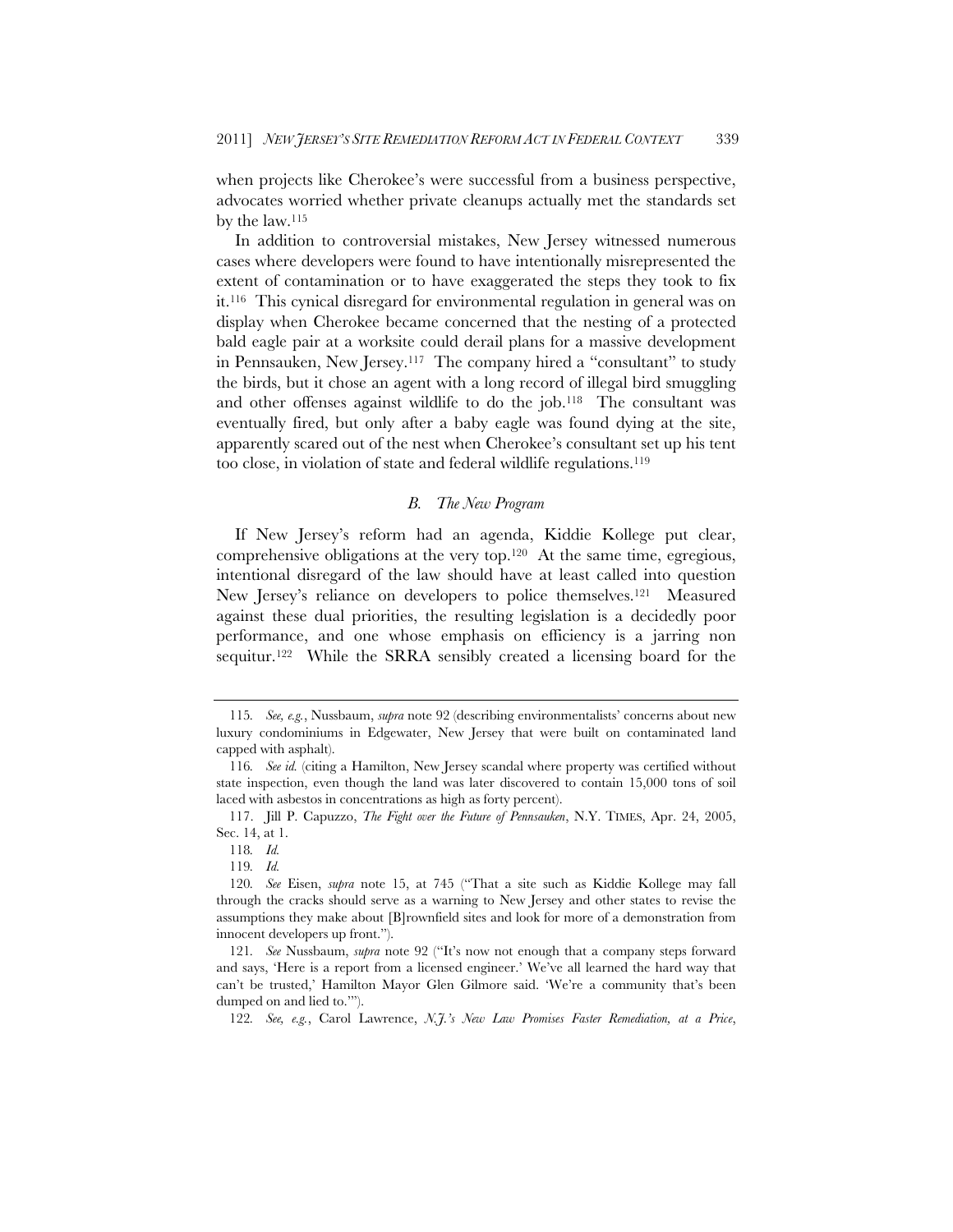professionals who already dominated the industry,<sup>123</sup> it simultaneously undermined this progress by devolving even more oversight authority onto these same professionals.124 The bottom line is that the SRRA would not have prevented the crises to which it purports to respond.

The idea to regulate site remediation professionals through licensing is a natural extension of voluntary site remediation programs. Because voluntary programs permit site owners to do the cleanup themselves, they create a demand for environmental professionals familiar with both the law and the science necessary to comply with it.125 Without a licensing program for these professionals in New Jersey, some questioned how thoroughly NJDEP actually vetted their reports before issuing the covenants not to sue that constituted the end of the process.126 The SRRA responded to this concern with a Licensing Board<sup>127</sup> modeled on a similar program in Massachusetts.128 Massachusetts, however, was a questionable model if the program's aim was to bolster compliance. While Massachusetts' experience with privatization was sold as a success within New Jersey,<sup>129</sup> its actual record is more complicated. Sites are ushered through the process more quickly in Massachusetts, but there is evidence to suggest widespread compliance failures.<sup>130</sup> Thus, the Massachusetts model is a better fit for a state seeking efficiency gains than one hoping to avoid a Kiddie Kollege-type fiasco, or worse.

The SRRA attends to compliance concerns through the requirements the Licensing Board is authorized to impose on license seekers. Under the

RECORD (Bergen County, N.J.) Feb. 28, 2010, http://www.northjersey.com/news/ 85754562\_Privatizing\_toxic\_cleanups.html ("[T]he answer to expediting the sluggish process of removing toxic waste from properties is giving more responsibility to the remediators.").

<sup>123</sup>*. See* Kelley, *supra* note 100 (criticizing unlicensed contractors as too beholden to private parties to reliably complete work).

<sup>124</sup>*. Cf.* Belson & Chen, *supra* note 114 ("[In] New Jersey's political culture . . . large developers work with well-connected law firms to lobby state agencies for the purpose of waiving environmental regulations and other rules.").

<sup>125</sup>*. See* Seifter, *supra* note 25, at 1107 (dividing professional responsibilities into categories of compliance decisions and supplementary work, including testing and drilling).

<sup>126</sup>*. See* Eisen, *supra* note 15, at 748 (warning of a risk of abuse when NJDEP exercises discretion whether to consider violations serious).

 <sup>127.</sup> N.J. STAT. ANN. § 58:10C–3 (West Supp. 2010).

<sup>128</sup>*. Cf.* MASS. GEN. LAWS ANN. ch. 21A, § 19A (West 2008) (establishing a licensing board for hazardous waste site cleanup professionals).

<sup>129</sup>*. See, e.g.*, Letter from William G. Dressel, Jr., Exec. Dir., N.J. State League of Municipalities (Feb. 23, 2009), http://www.njslom.org/ml022309-remediation.html (touting the efficiency of the Massachusetts program).

<sup>130</sup>*. See* Seifter, *supra* note 25, at 1114 tbl.1 (tabulating audit data from Massachusetts showing that only 28% attained a passing or "no follow-up" rate of compliance).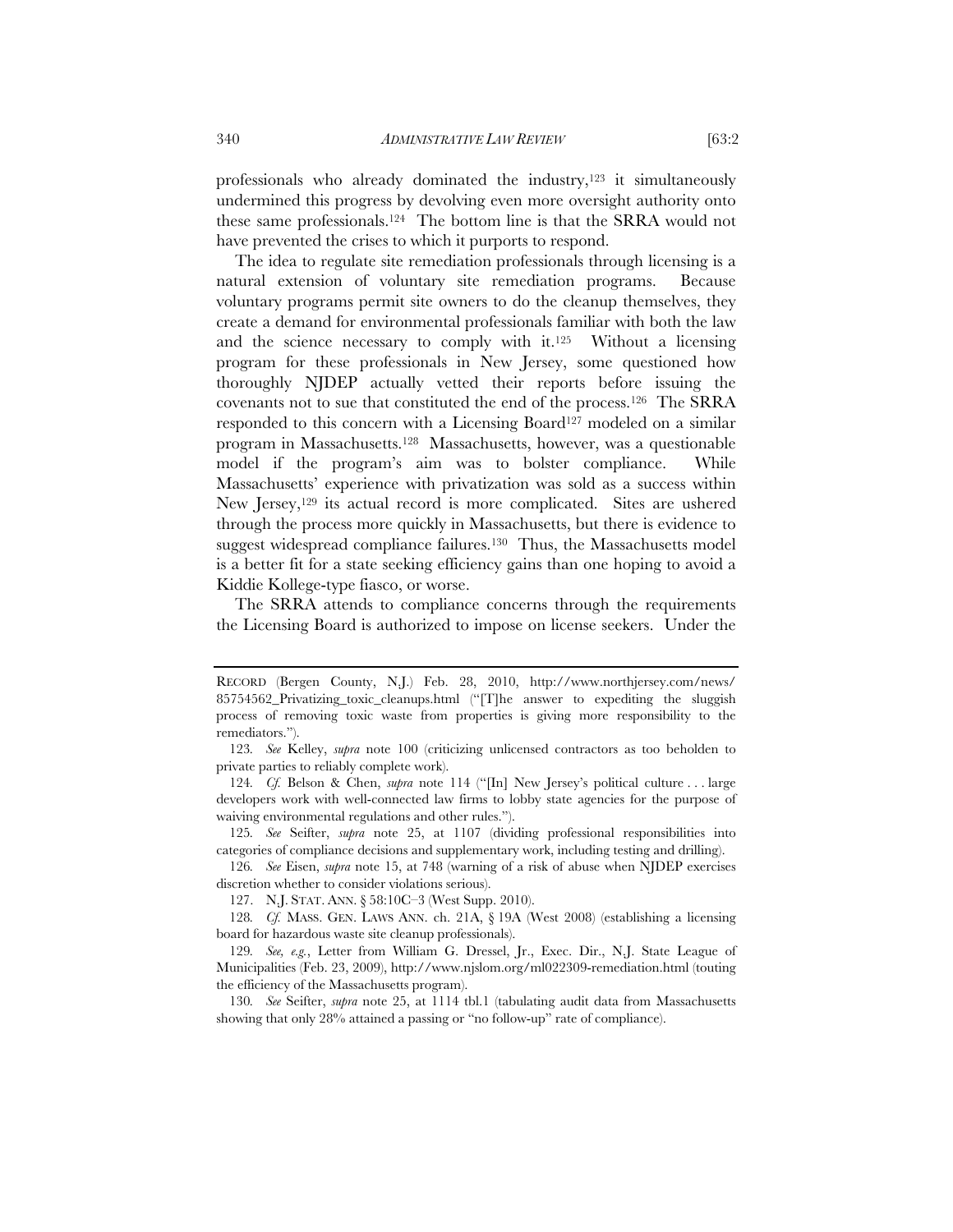SRRA, Licensed Site Remediation Professionals (LSRPs) must meet minimum education and experience requirements<sup>131</sup> and pass a licensing test.132 The law also imposes a duty of care133 and corresponding threat of liability on the LSRPs.<sup>134</sup> Hiring an LSRP is a positive duty for any responsible party135 and, once hired, the LSRP has the power to tell his client whether the site is clean enough.136 The law attempts to balance this responsibility with an array of duties and declarations that theoretically direct the LSRP's loyalty to the public standards the law requires.<sup>137</sup>

However, these rules are unlikely to deter willful violations and may well impede their discovery. Since the SRRA allows LSRPs to certify compliance without the Department's review, audits are the only means of determining the extent to which purported remediation plans are actually enacted.138 In addition to providing information, audits could also deter noncompliance if the consequences of a failure are strong enough.139 However, the small sample of sites—ten percent—that will be examined may not prevent property owners from viewing noncompliance as a manageable risk.140 Furthermore, even audited properties may be able to manipulate the data to depict compliance.<sup>141</sup> The audits provide NJDEP with only the final snapshot of a remedial plan, potentially obscuring faulty intermediate steps. Retesting in such a situation may not be possible, so auditors will be left with only the paperwork to determine whether initial testing—upon which every subsequent action rests—was properly

136*. See id.* § 58:10B–13.2(a) (deeming Licensed Site Remediation Professional (LSRP) issuance of a "response action outcome" the equivalent of the state's covenant not to sue, as independently ending the remediation process).

137*. See, e.g.*, *id.* § 58:10C–16(a) ("A licensed site remediation professional's highest priority in the performance of professional services shall be the protection of public health and safety and the environment.").

138*. See* Seifter, *supra* note 25, at 1104 (noting that under the Massachusetts program, there is no check on private licensees' work at nonaudited sites).

139*. See* Lawrence, *supra* note 122 (reporting that environmental professionals fear consequences such as the loss of a license or fines).

 140. N.J. STAT. ANN. §§ 58:10C–24; 58:10C–25 (providing for audits of 10% of licensed remediation professionals, but only of response action outcomes issued within three years); *cf.* MASS. GEN. LAWS ANN. ch. 21E, § 3A(o) (West Supp. 2010) ("In each year the department shall, at a minimum, audit twenty percent of all sites . . . .").

141*. See* Seifter, *supra* note 25, at 1115 & n.127 (listing opportunities for professionals to exercise judgment within a defensible conception of the vague command to protect the public under Massachusetts law).

 <sup>131.</sup> N.J. STAT. ANN. § 58:10C–7(d).

<sup>132</sup>*. Id.* § 58:10C–5(b).

<sup>133</sup>*. Id.* § 58:10C–16(a) to (z).

<sup>134</sup>*. Id.* § 58:10C–17.

<sup>135</sup>*. Id.* § 58:10B–1.3(b).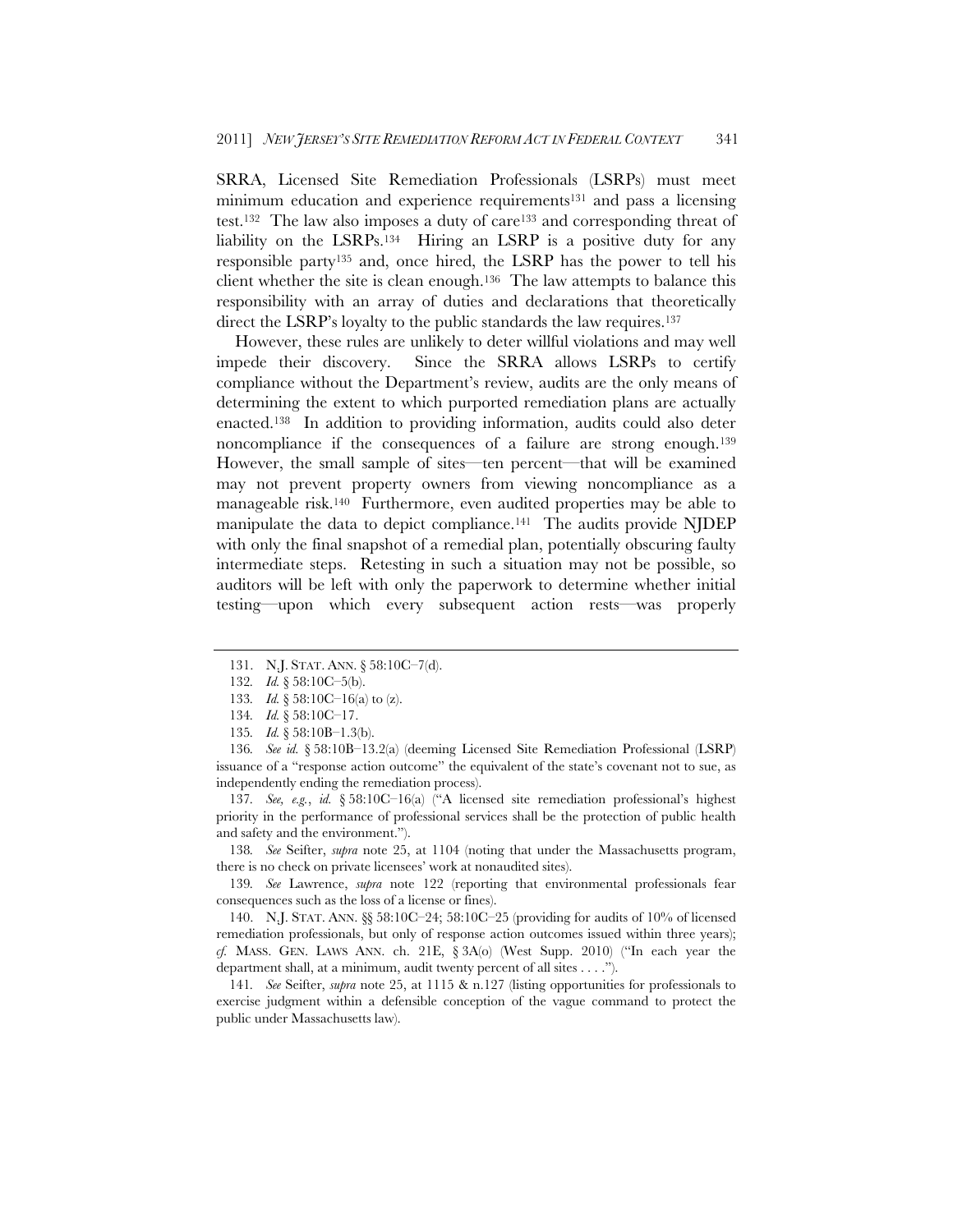conducted.

Of course, it is not possible to know how broad the class of scofflaws actually is. However, as Professor Joel B. Eisen has discussed, New Jersey's approach to site remediation has long depended on the assumption that if the law was only streamlined, developers would tackle both the environmental *and* economic problems associated with disused industrial sites.142 This story is simply not credible in New Jersey after EnCap, Kiddie Kollege, and other abuses of public trust. Yet with the SRRA, New Jersey continues to tout the need for more efficient work above all else.143

#### III. FEDERAL IMPLICATIONS

New Jersey's uninspiring experience suggests the state programs that helped justify decentralization of Superfund authority were built on shakier ground than originally suspected.144 Most state cleanup programs took shape in the 1990s, as a decade of political attack on the regulatory state was followed by a period of congressional inertia on environmental issues. But, at least in New Jersey, the environmental agency charged with administering these innovations was either unable or unwilling to do the job.145 Now, the same deregulation arguments have been retooled to enact a reform that promises further efficiency gains but fails to address the serious compliance failures that animated the change from the start.

New Jersey's record of nonenforcement, coupled with the state legislature's mandate for further diminished agency involvement, seriously undercuts rationales for federal reliance on state enforcement. But even if a federal response is warranted, the question of its scope implicates the ongoing academic debate over the proper federal–state balance in environmental law. The first question here is what New Jersey's experience

<sup>142</sup>*. See* Eisen, *supra* note 15, at 723 ("[Brownfields policies] seek to discover and rehabilitate neglected sites, reverse the decay of urban cores, and, in some cases, link with smart growth strategies by slowing the march of development to suburban and exurban America.").

<sup>143</sup>*. See Site Remediation Reform Act (SRRA)*, N.J. DEP'T. OF ENVTL. PROT., http://www.state.nj.us/dep/srp/srra (last updated May 11, 2011) ("Implementation of SRRA will therefore result in contaminated sites being cleaned up more quickly, thus providing a greater measure of environmental protection to the citizens of New Jersey and ensuring that development of underutilized properties are returned to the tax rolls more quickly.").

<sup>144</sup>*. Cf.* William W. Buzbee, *Contextual Environmental Federalism*, 14 N.Y.U. ENVTL. L.J. 108, 112–13 (2005) (cautioning that state activism cannot be generalized out of the political and historical context that created it).

<sup>145</sup>*. See, e.g.*, Interfaith Cmty. Org. v. Honeywell Int'l, Inc., 399 F.3d 248, 265 (3d Cir. 2005) ("The evidence demonstrates a substantial breakdown in the agency process that has resulted in twenty years of permanent clean-up inaction.").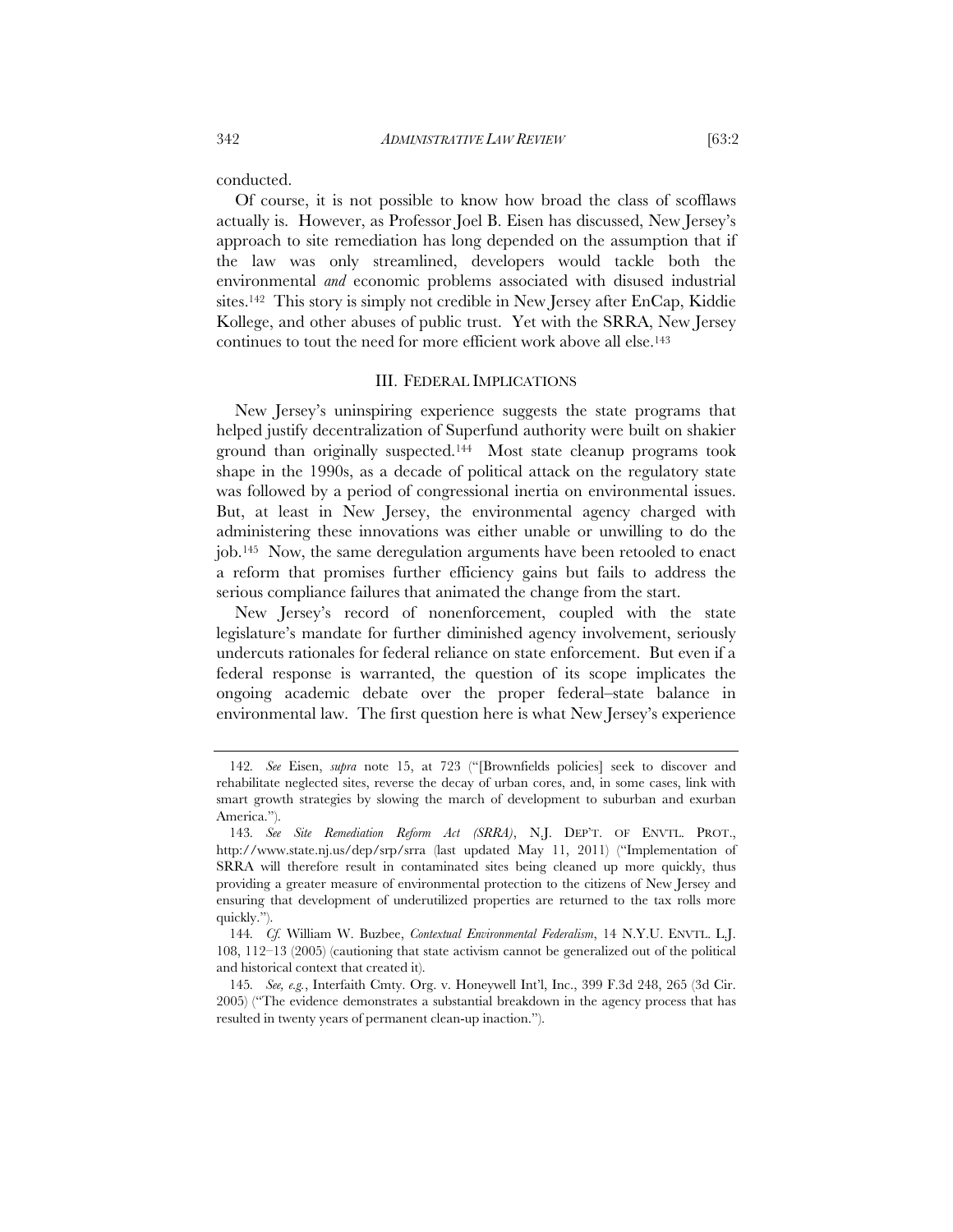suggests about existing theories of environmental federalism. The second is what, if anything, this means for the EPA.

#### *A. Optimal Jurisdictions*

Proponents of state leadership in environmental enforcement gather support from the principle of "jurisdictional matching." States, the argument proposes, are more responsive to local concerns, more knowledgeable about local conditions, and better able to respond to citizens' demands.146 Contaminated property most directly affects the neighbors it puts at risk and the businesses asked to pay for the response.147 This limited class will be most effectively represented at lower levels of government, where incentives are clearest.148 According to the matching theory, the states should be the optimal jurisdictions for efficient responses to local issues with contamination.

Theory aside, it is clear that New Jersey's citizens have not reaped a representational advantage from their access to the NJDEP. As an illustration, consider the case of Jersey City's Honeywell International (Honeywell) site. The site was opened in 1895 by Mutual Chemical Company of America—eventually the largest chromate processor in the world—as a dump for waste products on the banks of the Hackensack River.149 One of the byproducts of chromate processing is hexavalent chromium, a carcinogen the EPA and NJDEP rate as more dangerous than polychlorinated biphenyls (PCBs) or arsenic.150 Hexavalent chromium at the site exceeded 8,000 times the acceptable levels in places, and 1,500,000 tons of soil was contaminated.151 The pollution was so bad that even Honeywell (which had succeeded to the title through acquisition of the previous corporate owner) acknowledged that there was "something terribly not right with the site."152 However, even though New Jersey ordered

<sup>146</sup>*. See* Richard L. Revesz, *The Race to the Bottom and Federal Environmental Regulation: A Response to Critics*, 82 MINN. L. REV. 535, 536–38 (1997) (arguing for a presumption in favor of decentralization to account for local differences).

<sup>147</sup>*. See generally* Adler, *supra* note 8 (discussing arguments in favor of decentralizing regulatory authority, including the ability to narrowly tailor protection efforts).

<sup>148</sup>*. See* Adler, *supra* note 76, at 133 ("Environmental protection efforts are most likely to be optimal where those who bear the costs and reap the benefits of a given policy determine how best, and even whether, to address a given environmental concern.").

<sup>149</sup>*. Interfaith*, 399 F.3d at 252.

 <sup>150.</sup> Interfaith Cmty. Org. v. Honeywell Int'l, Inc., 263 F. Supp. 2d 796, 816 (D.N.J. 2003), *aff'd*, 399 F.3d 248 (3d Cir. 2005).

<sup>151</sup>*. See Interfaith*, 399 F.3d at 261 (examining the degree to which hexavalent chromium in the soil exceeded the state standard).

<sup>152</sup>*. Id.* at 253.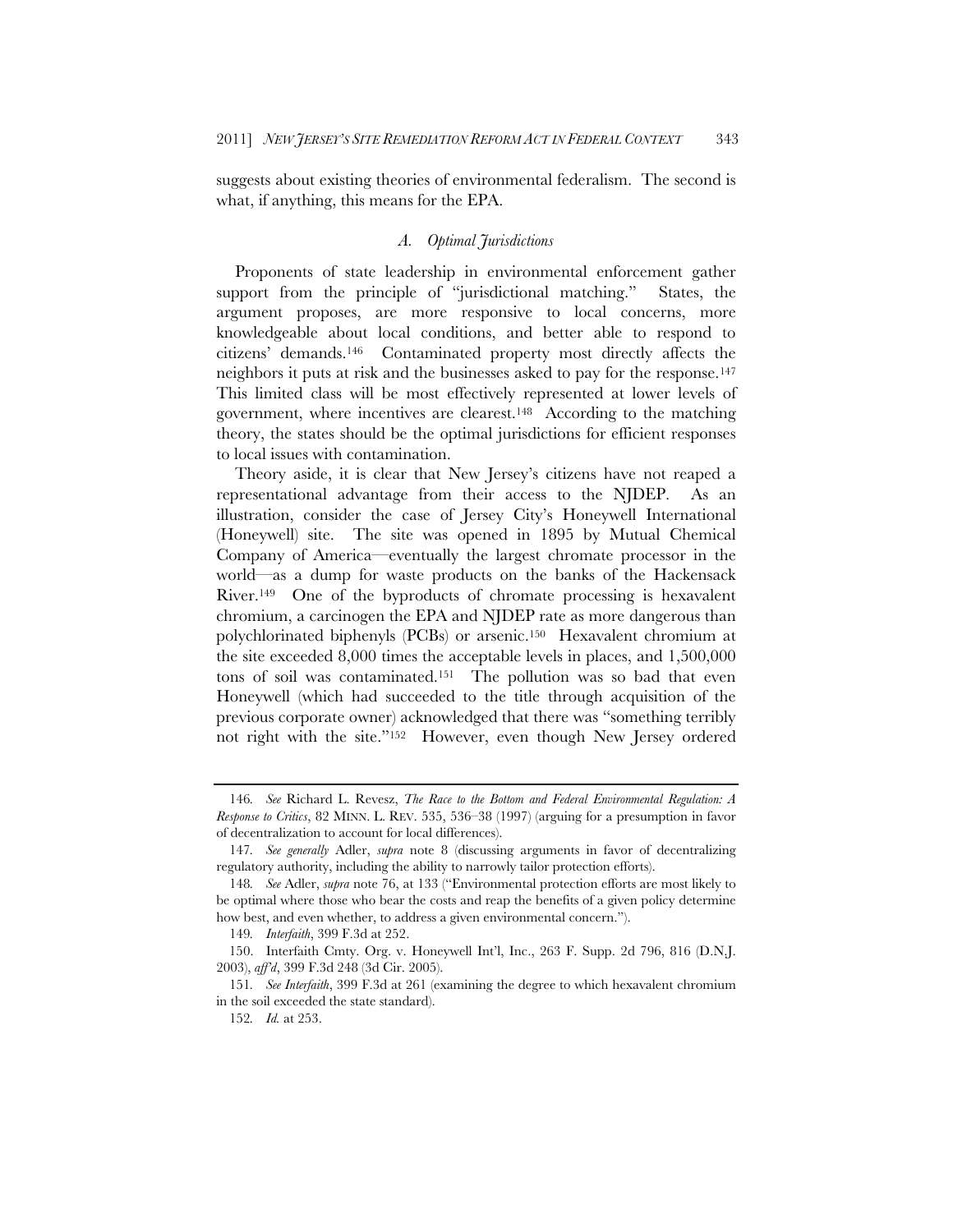Honeywell to clean up the site as early as the mid-1980s, no action was taken until 1993, when an interim concrete cap was placed over the site.153 Though the cap was designed to last only five years, no further work began for well over a decade, when community organizers convinced a federal judge to order the site excavated.154

In *Interfaith Community Organization v. Honeywell International*,155 Judge Van Antwerpen of the Third Circuit dealt summarily with Honeywell's argument that the federal remedy infringed on state agency process.156 "Honeywell's dilatory tactics and NJDEP's inability to deal effectively with those tactics . . . . cast[] strong doubt as to whether there *is* a process to override in this case," he wrote.157 Maddeningly then, it took ten years of citizen advocacy in federal court to enforce an order NJDEP issued in 1993. The citizen plaintiffs, frustrated that a massive chemical dump sat within a block of their grocery store, were not better served because local officials were in charge of the site; in fact, the mismatch probably went the other way. Honeywell had revenues of over \$30 billion in 2009,158 while the entire State of New Jersey passed a budget of \$29 billion this past summer.<sup>159</sup> Thus, whatever theoretical value the matching principle has (a question that will not be settled in this Comment), it offers no guidance when the circumstances do not fit its assumptions.

It is not easy to reconcile this story, or Judge Van Antwerpen's remarks, with the claim that states are optimal, matching jurisdictions. Yet even without reopening the theoretical debate about jurisdictional matching, we can acknowledge that states will sometimes fail. New Jersey's recent history supports the limited assertion that in some political, geographic, and economic contexts, states are not effective enforcers of environmental law,

<sup>153</sup>*. Id.*

<sup>154</sup>*. Id.* at 268 ("Enough time has already been spent in the history of this matter and the time for a clean-up has come.").

<sup>155. 399</sup> F.3d 248 (3d Cir. 2005).

<sup>156</sup>*. Id.* at 267–68. The procedural argument may have been more promising than it appears, since *Interfaith* was decided under the Resource Conservation and Recovery Act (RCRA). Unlike CERCLA, the RCRA delegates authority to the states entirely upon EPA authorization. *See* Harmon Indus. v. Browner, 191 F.3d 894, 897–99 (8th Cir. 1999) (ruling that the EPA lacked authority under RCRA once powers were delegated to the state). While the laws differ, the point about jurisdictional matching is the same.

<sup>157</sup>*. Interfaith*, 399 F.3d at 267.

 <sup>158.</sup> Honeywell Int'l Inc., Annual Report prepared for the Sec. & Exch. Comm'n (Form 10-K) 22 (Feb. 12, 2010), *available at* http://www.sec.gov/Archives/edgar/data/773840/ 000093041310000784/c60039\_10k.htm.

 <sup>159.</sup> Richard Pérez-Peña, *Christie and Legislature Avoid a Showdown Over Money (for Now)*, N.Y. TIMES, June 30, 2010, at A22.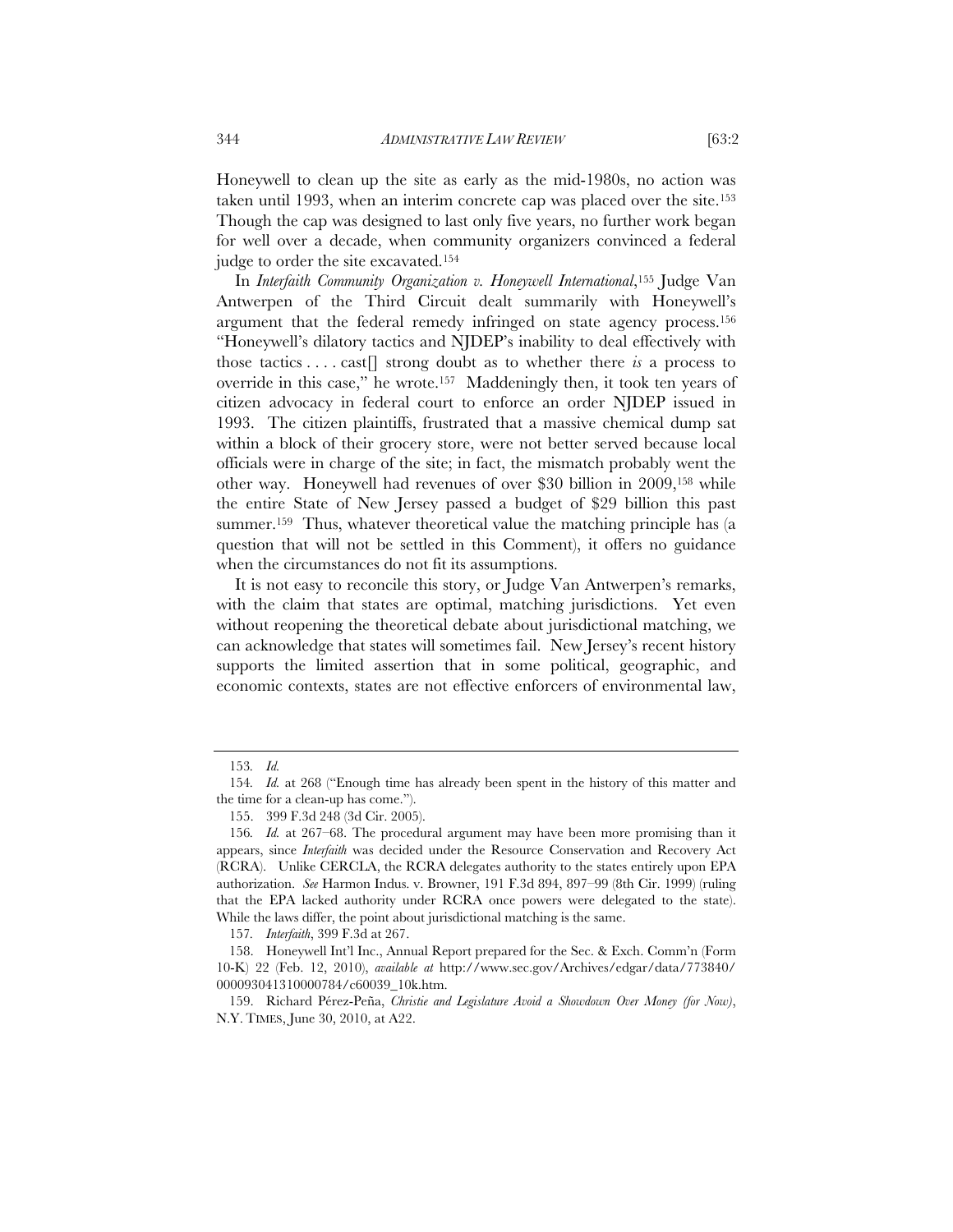despite their representational advantages over the federal government.<sup>160</sup> If the states are sometimes suboptimal jurisdictions, the EPA needs effective means correcting these situations when they arise.

#### *B. Cooperative Federalism*

Federal intervention, however, potentially conflicts with the cooperative model of environmental federalism.161 This design was chosen in an effort to assert centralized control while respecting traditional notions of state sovereignty.162 Because most environmental problems are essentially local, they were traditionally the province of local government.163 However, by the 1970s it was apparent that the states had largely failed to tackle the pressing concerns that environmental disasters raised.164 The cooperative federalism design was a compromise that allowed the federal government to seize control by demanding minimum standards and practices, while preserving a major enforcement role for the states.165 To capriciously reassert federal enforcement authority could upset this balance.

On the other hand, New Jersey does not appear to be holding up its end of the cooperative bargain either. CERCLA was unique in that it did not provide for much state involvement as originally drafted.166 However, once states took over responsibilities, various conflicting political impulses toward efficiency, economic growth, and urban redevelopment—clouded the purpose of the law. The resulting feedback could be devastating to the

<sup>160</sup>*. See* Buzbee, *supra* note 144, at 112–13 (advocating a contextual, case-by-case approach to analyses of federal–state approaches to environmental enforcement, rather than monolithic, theoretical justification).

 <sup>161.</sup> Robert V. Percival, *Environmental Federalism: Historical Roots and Contemporary Models*, 54 MD. L. REV. 1141, 1174 (1995) (providing an overview of the basic principles of cooperative federalism).

<sup>162</sup>*. See* Robert L. Glicksman, *From Cooperative to Inoperative Federalism: The Perverse Mutation of Environmental Law and Policy*, 41 WAKE FOREST L. REV. 719, 722–23 (2006) (describing cooperative federalism as a way to pursue federal goals without "running roughshod" over state sovereignty).

<sup>163</sup>*. See* Adler, *supra* note 76, at 157–58 (highlighting the local character of environmental concerns). *But see* Percival, *supra* note 161, at 1182 (noting that conceptions of the proper level of government to address various problems vary widely over time).

<sup>164</sup>*. See* Percival, *supra* note 161, at 1144 (analogizing the federalization of environmental law to the migration of civil rights law to federal jurisdiction after manifest state failure).

<sup>165</sup>*. See* Glicksman, *supra* note 162, at 754 ("[A] cooperative federalism program affords considerable discretion to the states to decide how to achieve the goal, thereby minimizing the extent to which pursuit of the federal goal infringes on state sovereignty.").

<sup>166</sup>*. See* Percival, *supra* note 161, at 1163 (explaining that CERCLA imposed a regime of strict liability for hazardous-substance releases and authorized the federal government to delegate cleanup decisions to the states).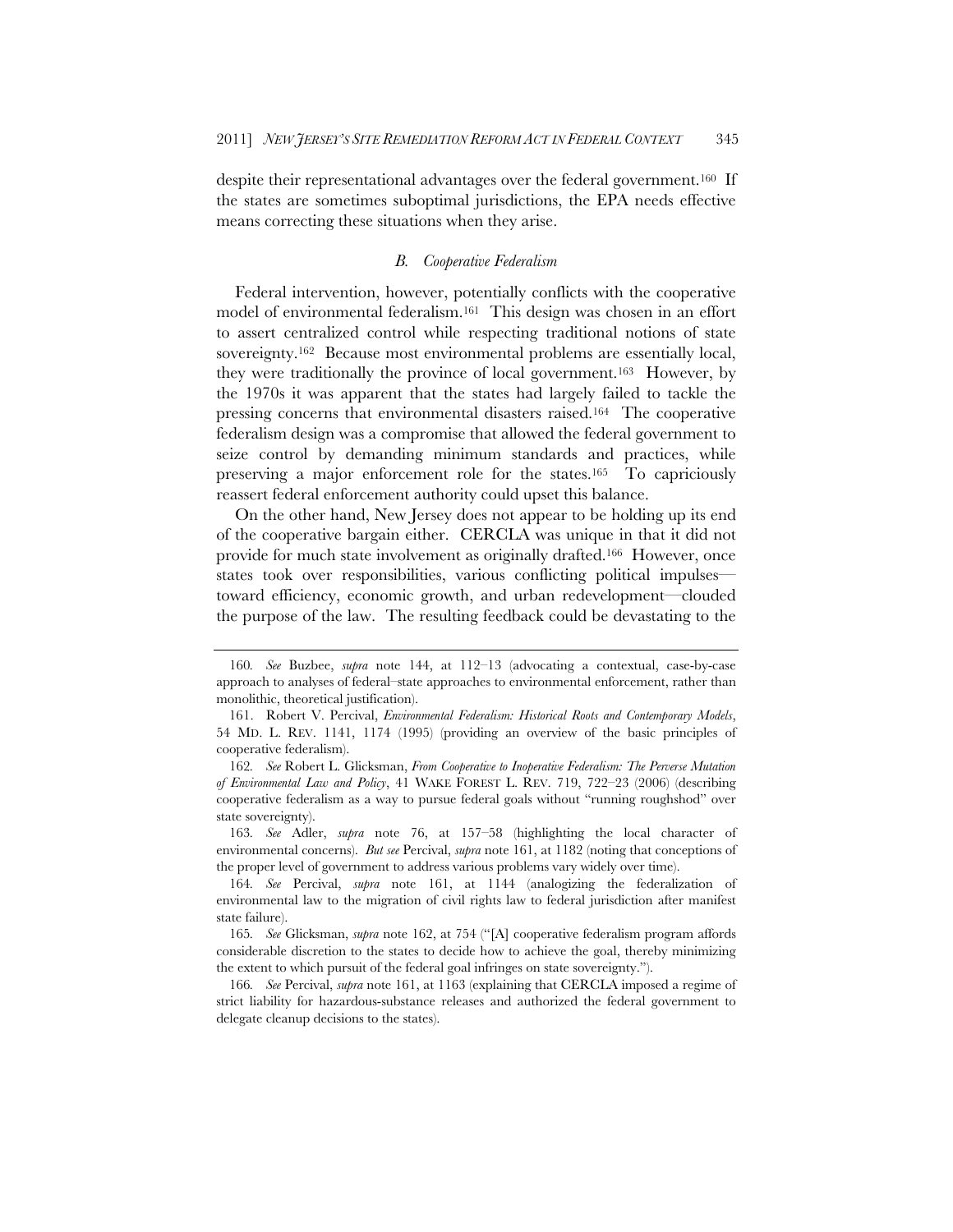cooperative model. In New Jersey's case, entrusting enforcement to NJDEP assumes a uniformity of goals that simply does not exist.<sup>167</sup> New Jersey's reform experience suggests that when sovereign state actors pursue nominally federal goals, their true cooperation is conditioned on the political reality of their jurisdiction.168 Thus, if federal intervention is problematic, cooperation is equally threatened when local politics dictate a strategy of nonenforcement under delegated authority.

Political choices have a dramatic effect even when the final goal—a clean environment—is not up for debate.169 Inevitably, then, when multiple levels of differently motivated decisionmakers collaborate in the manner cooperative federalism suggests, the potential exists for conflict among the ideological bases that inform their decisions.170 When that happens, "cooperation" is no longer a viable course of action. It is unrealistic—not to mention inconsistent with cooperative federalism's supposed respect for state sovereignty—to expect states to quietly do the federal government's bidding. At the same time, recognizing the intergovernmental conflict inherent in the model is not a call for federal deference. Rather than reopening an interminable debate about which jurisdiction is optimal, New Jersey's reform should challenge the EPA to join the fray.

<sup>167</sup>*. Cf.* Buzbee, *supra* note 144, at 121 (citing state and federal tax and employment goals to explain diverging preferences between state and federal lawmakers).

<sup>168</sup>*. See* Mark Atlas, *Enforcement Principles and Environmental Agencies: Principal-Agent Relationships in a Delegated Environmental Program*, 41 LAW & SOC'Y REV. 939, 965 (2007) (examining correlations between states' political and demographic characteristics and the relative strength of their enforcement measures).

<sup>169</sup>*. Cf.* Cass R. Sunstein, *The Arithmetic of Arsenic*, 90 GEO. L.J. 2255, 2257–58 (2002) (comparing the regulatory preferences of the "intuitive toxicologist" with a more rigorously scientific cost–benefit analysis, but concluding that neither provides an absolute answer for arsenic levels).

 <sup>170.</sup> This interaction has been labeled "contextual federalism" or "dynamic federalism." *See* Buzbee, *supra* note 144, at 112 ("Environmental problems and regulatory responses must be examined with attention to their historical context, their political environment, and realities of what really are, at most, regulatory propensities and incentives."); Kirsten H. Engel, *Harnessing the Benefits of Dynamic Federalism in Environmental Law*, 56 EMORY L.J. 159, 161 (2006) ("[A] static allocation of authority between the state and federal government is inconsistent with the process of policymaking in our federal system, in which multiple levels of government interact in the regulatory process."). For purposes of this Comment, both theories are incorporated as instructions to attend to the dynamic features inherent in federal–state "cooperation."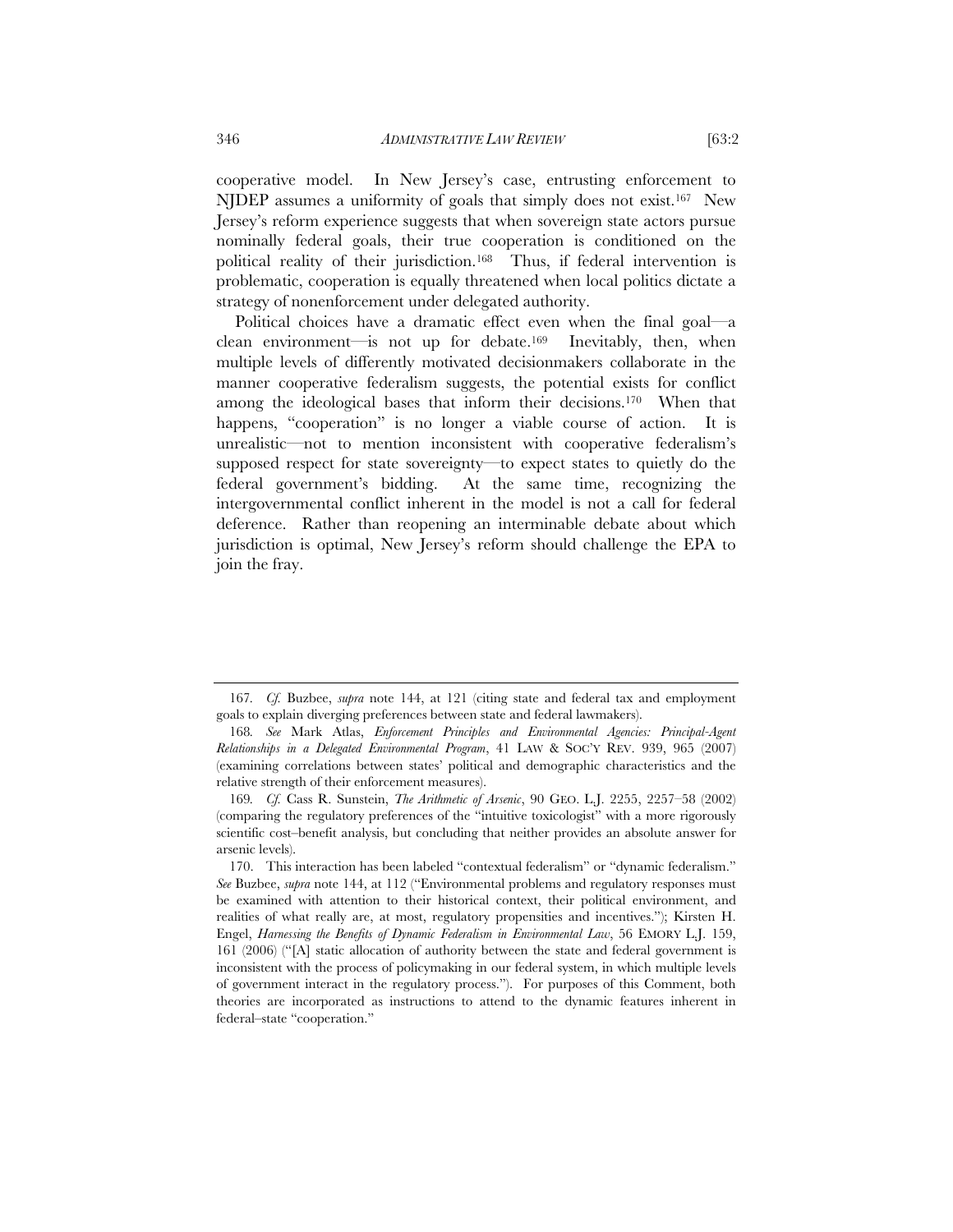#### *C. Federal Response*

If rigid adherence to theory is removed as an obstacle, the question remains as to what form a federal intervention should take. The crux of the problem in New Jersey is that by delegating authority to private parties, the SRRA makes noncompliance easier to hide, even as NJDEP's recent record reveals poor enforcement efforts.171 This problem is not limited to New Jersey: even where federal law makes violations easy to detect, state level nonenforcement tends to obscure the extent to which standards are obtained.172 The EPA's interest in New Jersey's new program should therefore focus on enhancing transparency and ensuring that consequences are imposed when failures come to light. This approach is not punitive; it presumes that if New Jersey keeps its promises, the SRRA could achieve a level of enforcement consistent with federal law, while incorporating the state's strong economic concerns. This is precisely the balance cooperative federalism intends.

The problem with transparency strikes at the heart of what makes the SRRA suspicious. The streamlining process has whittled away the points at which NJDEP collects information, from every step of the way to now only rarely. By renouncing the power to collect information at each and every site, NJDEP can no longer reliably tell whether standards are met.173 New Jersey developers are not ready for an "honor system" approach, and yet without information there can be no independent assurance of their compliance. To enhance the likelihood that at least one actor—either the public, NJDEP, or the EPA—will hold licensees accountable, information gleaned from yearly audits should be shared between agencies and made accessible to the public.174

This suggestion requires minimal investment or change in law. New Jersey has in fact already promised to publish LSRP documents online "as soon as an internet site with document posting capability is established . . . ."175 The EPA is also already involved in initiatives to make

<sup>171</sup>*. See supra* Part III.

<sup>172</sup>*. See* Atlas, *supra* note 168, at 972 (explaining the results of an empirical study indicating widespread nonenforcement).

<sup>173.</sup> NJDEP could be operating on a theory of "out of sight, out of mind." *See* Percival, *supra* note 161, at 1180 (pointing out that shifting authority is often a tactic to make problems less visible).

<sup>174</sup>*. Cf.* Richard Webster, *Federal Environmental Enforcement: Is Less More?*, 18 FORDHAM ENVTL. L. REV. 303, 324–26 (2007) (showing that transparency is necessary to evaluate state innovations and make efficient choices between policies).

 <sup>175.</sup> N.J. Exec. Order No. 140, 41 N.J. Reg. 2163(a) (May 7, 2009), *available at* http://www.state.nj.us/infobank/circular/eojsc140.htm.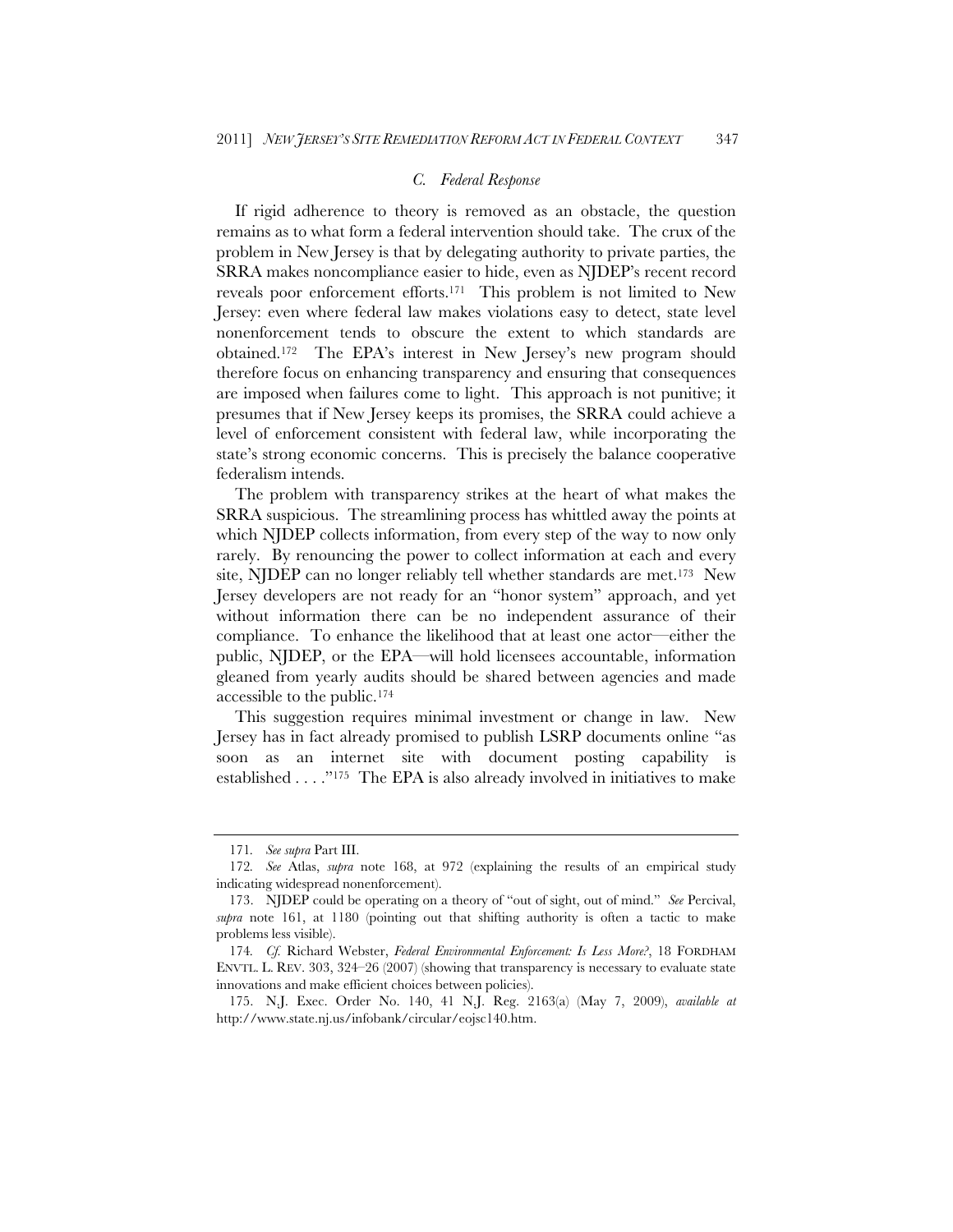state enforcement results publicly available in a centralized format.<sup>176</sup> The existence of these structures makes the solution plausible, but more specific efforts are necessary to boost the chances of successfully encouraging accountability.

The SRRA promises that each year 10% of LSRP documents stretching back three years will be audited.177 In Massachusetts, a similar auditing program revealed widespread compliance failures, the most common of which were administrative shortcomings such as improper documentation of the reasons a course of action was chosen.178 This kind of administrative failure is especially important because it will obstruct NJDEP's ability to gauge more substantial aspects of the program's success or failure. Therefore, it makes sense to emphasize that online publishing should make audit failures of any category recognizable as such, rather than bury them in a database of technical reports and correspondence. Clearly publicizing audit failures should encourage a high level of professionalism among LSRPs, driving down negligent mistakes and ensuring proper paperwork is submitted to NJDEP. Further, intentional obfuscation will be publicly identified, so that interested parties—like the community activists in *Interfaith*—can demand consequences. Publication will also serve as a form of promotion for good actors, since a clean audit record would likely drive business to these firms.

Interagency informational sharing could also lead to stricter enforcement of consequences when private cleanups fail. Under the SRRA, if an LSRP fails an audit, he or she is liable, but it is not entirely clear what consequences attach to the owner of the site.179 Accordingly, the EPA should be ready to investigate and initiate unexpected federal action at the worst of these failed audit sites, even if it was not originally interested in the site.180 Since cleanup of contamination is the goal of both the federal and state programs, this is consistent with the concept of a dynamic federal–

<sup>176</sup>*. See* Webster, *supra* note 174, at 327 (describing the EPA's Enforcement and Compliance History Online (ECHO) system, which tracks data on state enforcement of various delegated federal environmental mandates, not including CERCLA).

 <sup>177.</sup> N.J. STAT. ANN. §§ 58:10C–24, :10C–25 (West Supp. 2010).

<sup>178</sup>*. See* Seifter, *supra* note 25, at 1113–17 (analyzing audit data).

<sup>179</sup>*. See* N.J. STAT. ANN. § 58:10C–22 (providing for department invalidation of LSRPcertified outcomes if the department determines the remedy is not protective of human health and the environment); *id.* § 58:10C–24 (directing responsible parties to cooperate and provide information in conduct of an audit).

<sup>180</sup>*. Cf.* Atlas, *supra* note 168, at 964–65 (describing the effect of more-aggressive-thanusual enforcement at Chicago's Region 5 EPA office on uniformity of state penalty assessments). *But see* Revesz, *supra* note 7, at 599–600 (noting that the EPA practice of determining where to act makes the risk of federal enforcement low at most sites that fall to state jurisdiction).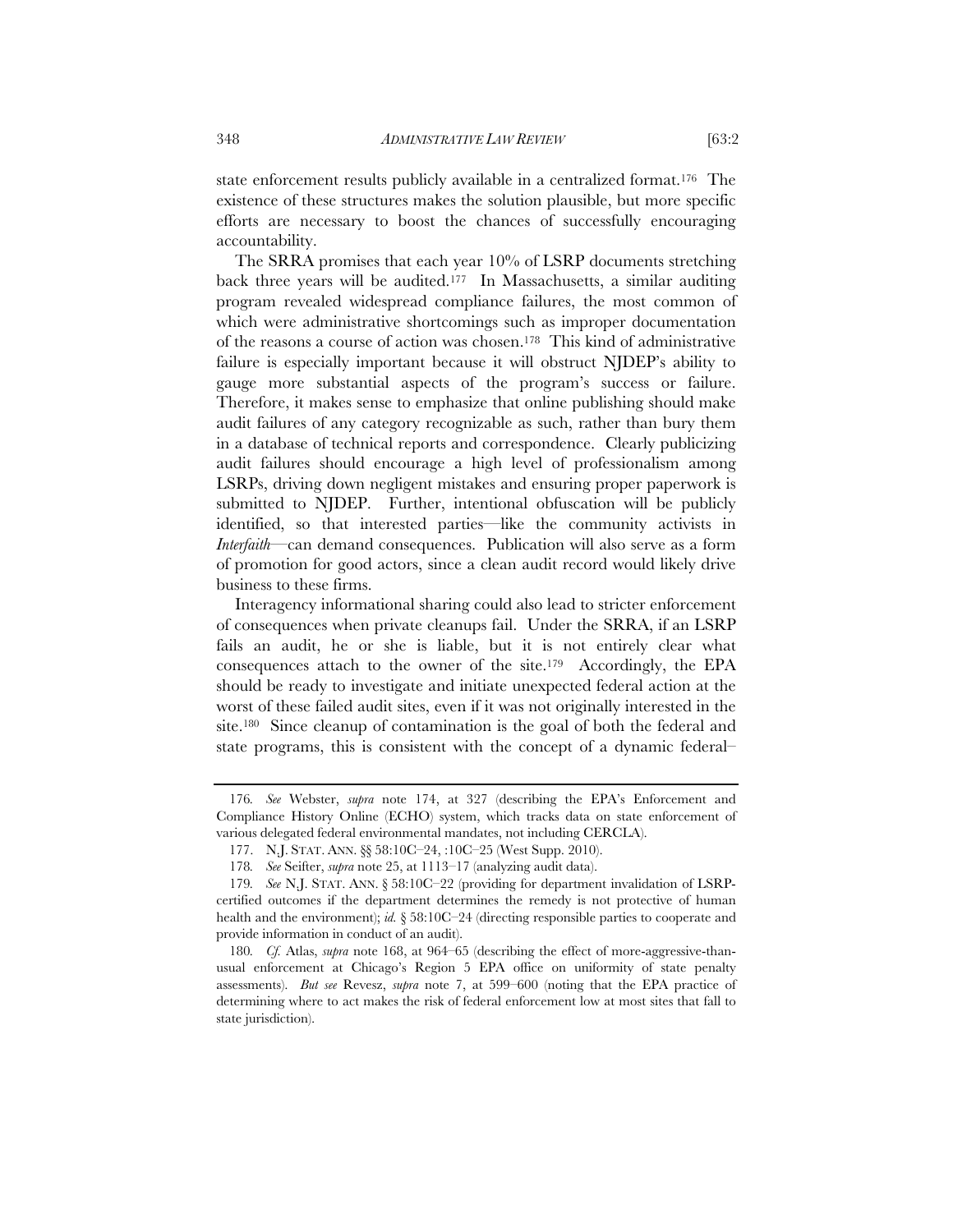state relationship, in which responsibilities are fluid and optimal enforcement varies in context.181 Opposing views will note that the practice of EPA intervention where a state has already acted, called "overfiling,"182 is an extreme measure that can duplicate private costs, allocate public funds inefficiently, and cause interagency tension.183 Here, though, the investment would reap rewards beyond the particular site at issue. Duplicative EPA action would reinforce pressure on responsible parties to contract with the best LSRPs, and on LSRPs to conduct actions in demonstrable compliance with the law. Furthermore, tension between the EPA and NJDEP is not something that necessarily should be avoided. The EPA can leverage NJDEP's desire to avoid federal interference by strategically manifesting its willingness to interfere when NJDEP lets out the reigns too far.

Finally, another EPA option is to engage New Jersey in negotiations for a Memorandum of Agreement (MOA). MOAs constitute a statement of EPA policy not to take action when a responsible party enters a state program, and they have been important tools in state efforts to encourage Brownfields redevelopment.184 However, when Ohio adopted a privatized program similar to New Jersey's, the EPA balked at providing any assurances without changes in the program.185 This led Ohio to create a "MOA Track" which allows property owners to engage in Ohio EPA oversight instead of private certification, in exchange for federal guarantees under the MOA.186 As of 2009, twenty sites had entered the MOA Track program, compared with over three hundred in the private program.187 This suggests that property owners in Ohio are not generally concerned about EPA overfiling, but that some self-select for the more rigorous MOA Track because they believe their situation justifies the added expense. Therefore, the EPA's skeptical stance toward Ohio's privatization can be credited with effectively engaging the regulated community without

<sup>181</sup>*. See* Engel, *supra* note 168, at 161 (rejecting the necessity of allocating power to one jurisdiction or another with minimal overlap).

 <sup>182.</sup> Federal action is characterized here as "overfiling," even though the New Jersey program no longer features any initial agency "filing."

<sup>183</sup>*. See* Webster, *supra* note 172, at 329–31 (recommending a system of sanctions and incentives to encourage state compliance rather than federal overfiling in order to avoid antagonizing officials).

<sup>184</sup>*. See* Revesz, *supra* note 7, at 602–03 (highlighting Memoranda of Agreement (MOAs) as examples of federal accommodation of state innovations).

<sup>185</sup>*. See* Robertson, *supra* note 7, at 56–57 (explaining that Ohio's privatized program made it the only state in Region 5 lacking an MOA).

<sup>186</sup>*. See* EPA UPDATE, *supra* note 27, at 86 (outlining the ramifications of the MOA Track program).

<sup>187</sup>*. Id.* at 88.